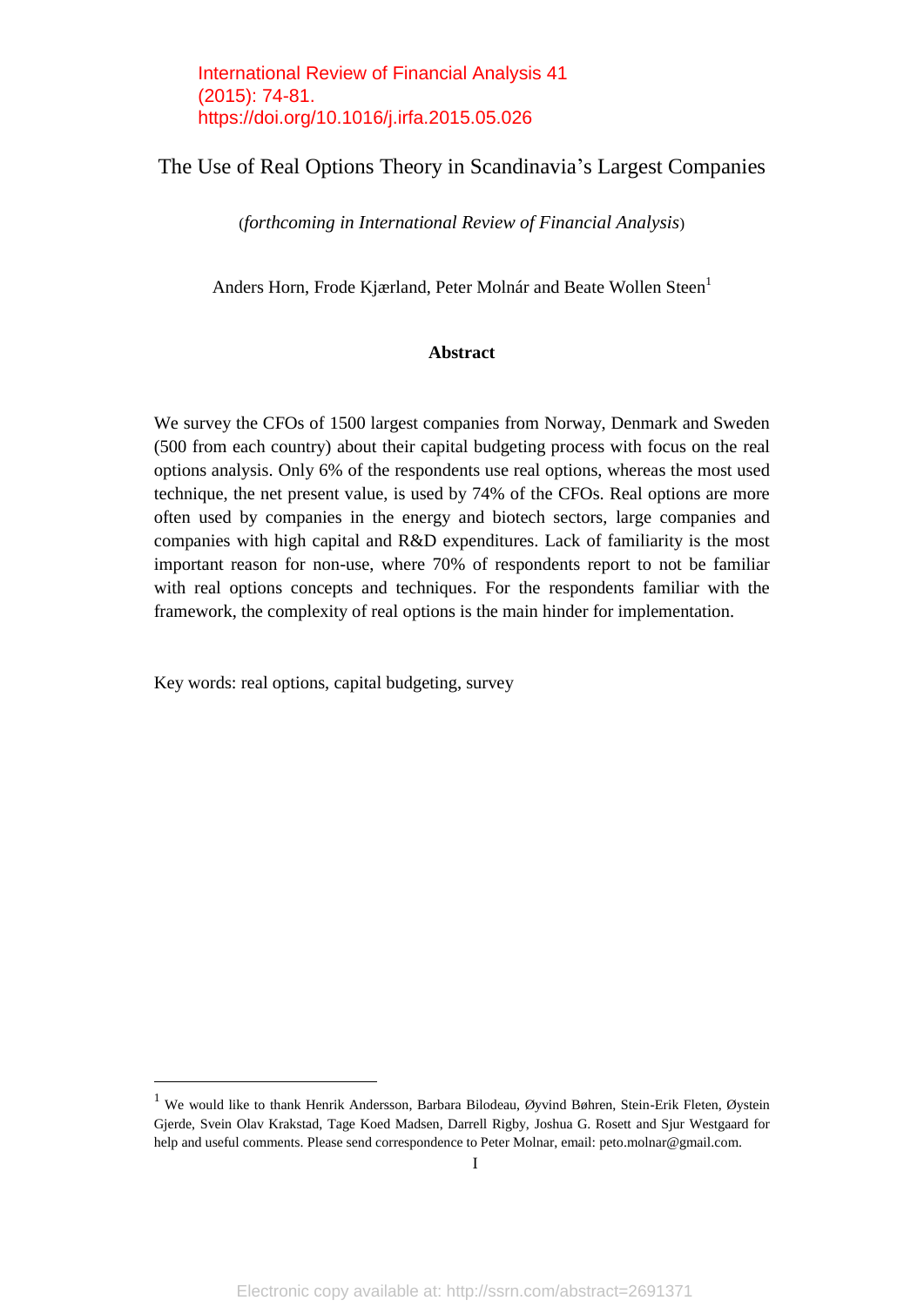# **1 Introduction**

The business environment faced by today's managers is characterized by increased uncertainty and rapid changes. Traditional valuation techniques such as net present value (NPV) are adequate for valuing relatively safe and certain cash flows, but they do not account properly for the value of flexibility. This might lead companies to undervalue opportunities and misallocate resources (Myers, 1984; Schwartz & Trigeorgis, 2001). Therefore, numerous academics recommend the use of real options analysis for valuation of the projects under consideration (e.g. Trigeorgis 1988, 1993; van Putten & MacMillan, 2004).

Since the introduction of real options in the 1970s and 1980s, academics developed analytical valuation models and demonstrated real options' applicability to a broad range of industries and managerial decisions (e.g. McDonald and Siegel, 1986; Dixit & Pindyck, 1994; Trigeorgis, 1996; Amram and Kulatilaka, 1999). Copeland & Antikarov (2001) argued: "Real options will become the central paradigm for investment decisions within ten years." However, surveys of financial executives show that real options rank behind almost all other capital budgeting techniques in terms of popularity in corporate world (e.g. Graham & Harvey, 2001; Ryan & Ryan, 2002; Baker, Dutta, & Saadi, 2011).

Only two large-scale surveys dedicated to real options practices have been conducted in the past, both in North America (Block, 2007; Baker et al.,  $2011a)^2$ . We study companies from Denmark, Norway and Sweeden. Our survey is the first large-scale survey dedicated to real options practice outside North America and one of the largest surveys overal. Furthermore, past surveys seldom address respondents' reasons and motivations for applying or discarding the techniques. We combine widelydistributed questionnaires with follow-up interviews of selected CFOs to study whether companies use real options and why they do or do not do so. Contribution of our paper is twofold. Practitioners can learn how their peers use real options and this might motivate them to start using real options themselves. Academics can learn what are the main hinders in real options use and therefore search for such real options techniques which are more likely to be used by practitioners.

The remainder of this paper is organized as follows. Chapter 2 describes the survey methodology and characteristics of the respondents. Chapter 3 describes the findings of our survey. Chapter 5 concludes.

 $2$  List of real options surveys is provided in Appendix A.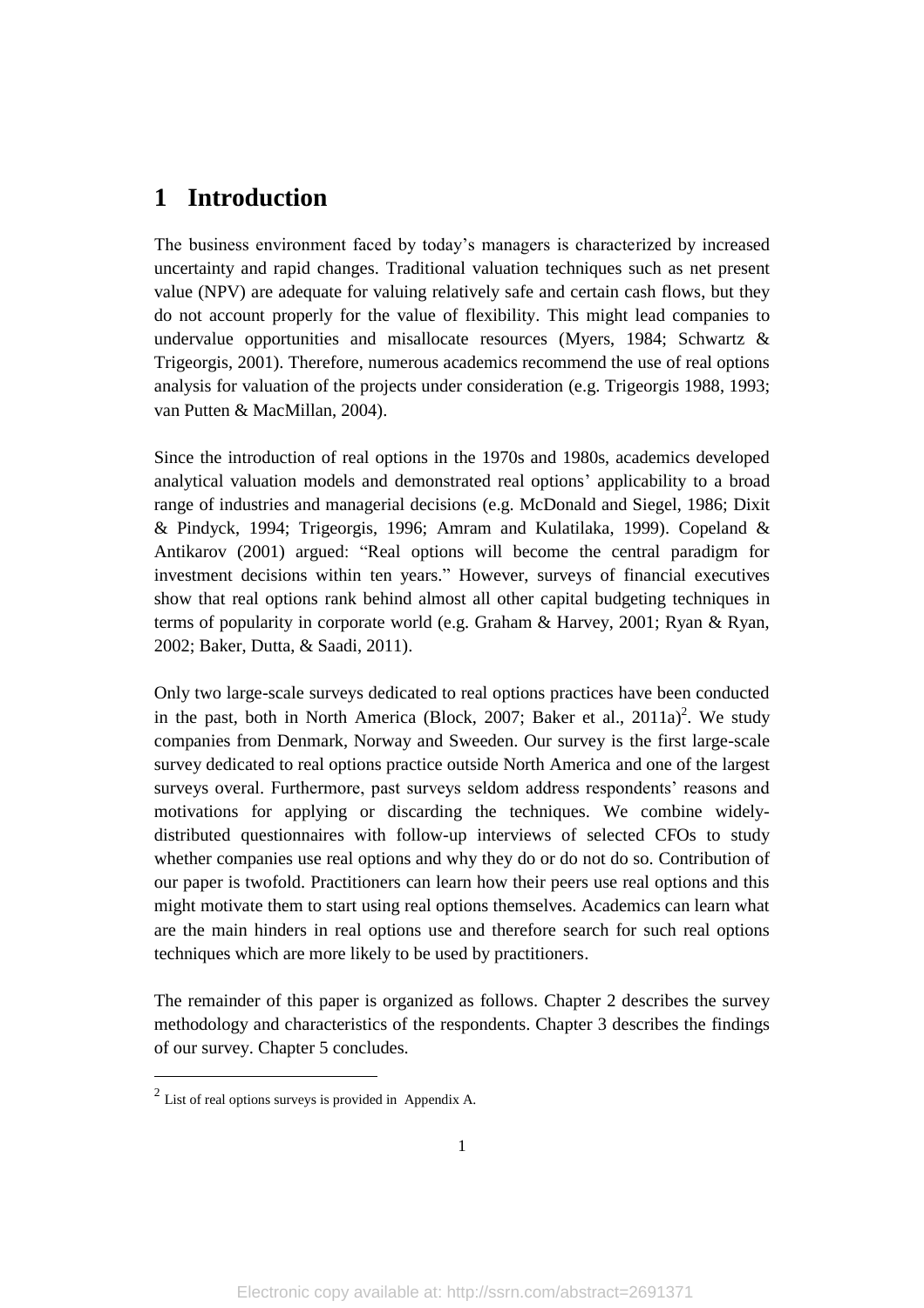# **2 Survey Design and Respondent Characteristics**

The main objective of this survey is to identify to what extent larger Scandinavian companies use real options in their capital budgeting decisions. The term "real options can refer to either an analytical tool, or just a way of thinking, as defined by Triantis and Borison's (2001). Since grasping the way of thinking through a selfadministered questionnaire might be challenging, we study real options defined as an analytical or organizational tool CFOs are using. Following Block (2007) and Baker (2011a) we further investigate if there is a relationship between use of real options and different parameters such as size of companies, education of the CFO and R&D intensity of the company.

We select our population from the most recently compiled lists ranking firms by 2010 revenue, similar to the Fortune 1000. Eligible companies for these lists are all firms that are authorized to do business in Sweden, Norway and Denmark, including companies in the public sector. The list of Sweden's 500 largest companies, VA500, was obtained from the financial media firm Veckans Affärer. Eniro, a leading Nordic search company, provided us with the list of the 500 largest Norwegian companies. In Denmark we selected the first 500 companies in top1000.dk's recognized list of Denmark's 1000 larges companies<sup>3</sup>.

We refine the lists by removing subsidiary companies under the same management as a parent company on the list. Furthermore, companies that have either merged or gone bankrupt since the lists were compiled in 2011, and companies from which we are unable to collect the CFO's contact information, are excluded<sup>4</sup>. The final sample consists of 405 Norwegian companies, 382 Danish companies and 390 Swedish companies, and a total of 1177 Scandinavian companies.

Following Graham and Harvey (2001), we aim for the CFO to respond on behalf of the company. In the case where CFO is not an employed title, we target the highest ranked financial officer. We refer to the highest ranked financial official as the CFO throughout the paper.

 $\overline{a}$ 

<sup>&</sup>lt;sup>3</sup> Due to difficulties in obtaining the contact information of Danish CFOs, we chose to include an additional 100 companies in order to obtain populations of similar size in the respective countries. Hence in Denmark, we target the 600 largest companies.<br><sup>4</sup> In the case where a company appe

In the case where a company appears on more than one country list, we investigate whether the company has fairly independent management and operations in the respective countries. If this requirement is satisfied, we allow the company to be included on several country lists.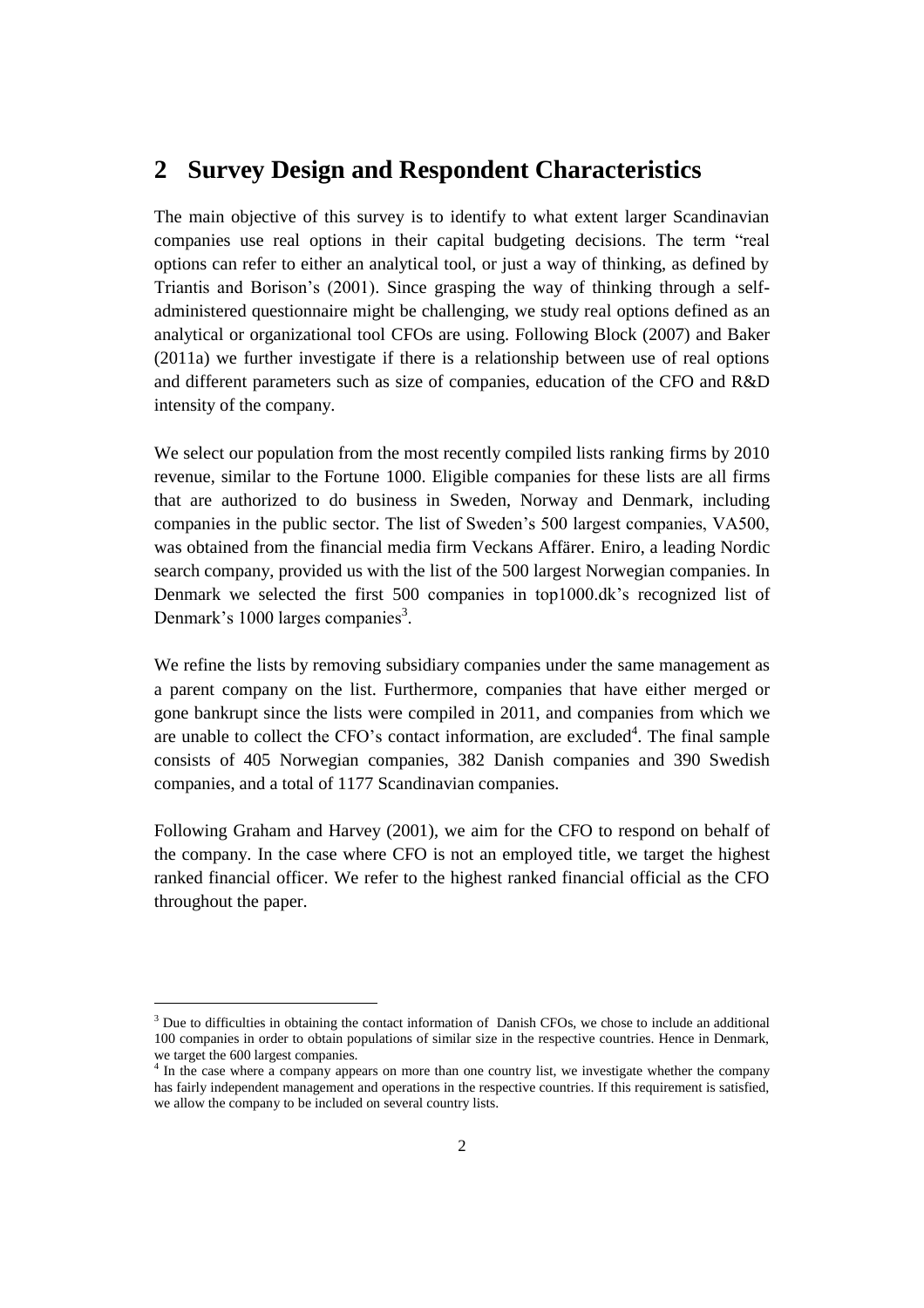#### **2.1 Designing and Developing the Survey Instrument**

All CFOs receive a personally addressed e-mail with a cover text and a link to the web-based questionnaire. Following Brounen et al. (2004) and Block (2007), we supplement the web survey with follow-up phone calls to selected companies. CFOs are provided with both an English and a native language version of the questionnaire. To increase the response rate we offer all respondents a copy of the final report. The English version of the final questionnaire is attached in Appendix B.

The survey was e-mailed to the Norwegian CFOs at the beginning of October 2012, and to Swedish and Danish CFOs in early February 2013. In order to increase the response rate, we sent non-respondents a reminder two weeks after the first e-mailing. We set a cutoff for responses two weeks after this reminder.

## **2.2 Testing for Non-Response Bias**

We use a three-fold approach to test for non-response bias: (1) Comparing the characteristics of respondents and non-respondents, (2) comparing responses from the surveys returned on time with those returned after the second e-mail, and (3) comparing responses of respondents to the responses from randomly selected and interviewed non-respondents. Statistical testing of independence was performed by Fisher's exact test. In the first bias test, proposed by Moore and Reichert (1983), we compare company size and industry classification of responding and non-responding firms. In the second approach, proposed by Wallace and Mellor (1988), we compare responses from the officials that complete the survey on time with the managers that respond after the second e-mail. The latter group is viewed as a sample from the nonresponse group, and if the two groups' answers are similar, non-response bias is unlikely to be a major problem. In both cases we conclude that non-response bias is non-existent or very weak in our data.<sup>5</sup> In addition to these two tests, we conduct a telephone follow-up of 25 randomly selected non-respondents, similar to Block (2007). Only five of these companies answer our inquiry. Telephone follow-ups do not indicate any non-response bias either.

#### **2.3 Response**

We received a total of 384 completed questionnaires, of which 162 from Norwegian companies, 121 from Danish companies and 101 from Swedish companies. This

<sup>5</sup> Results are available upon request.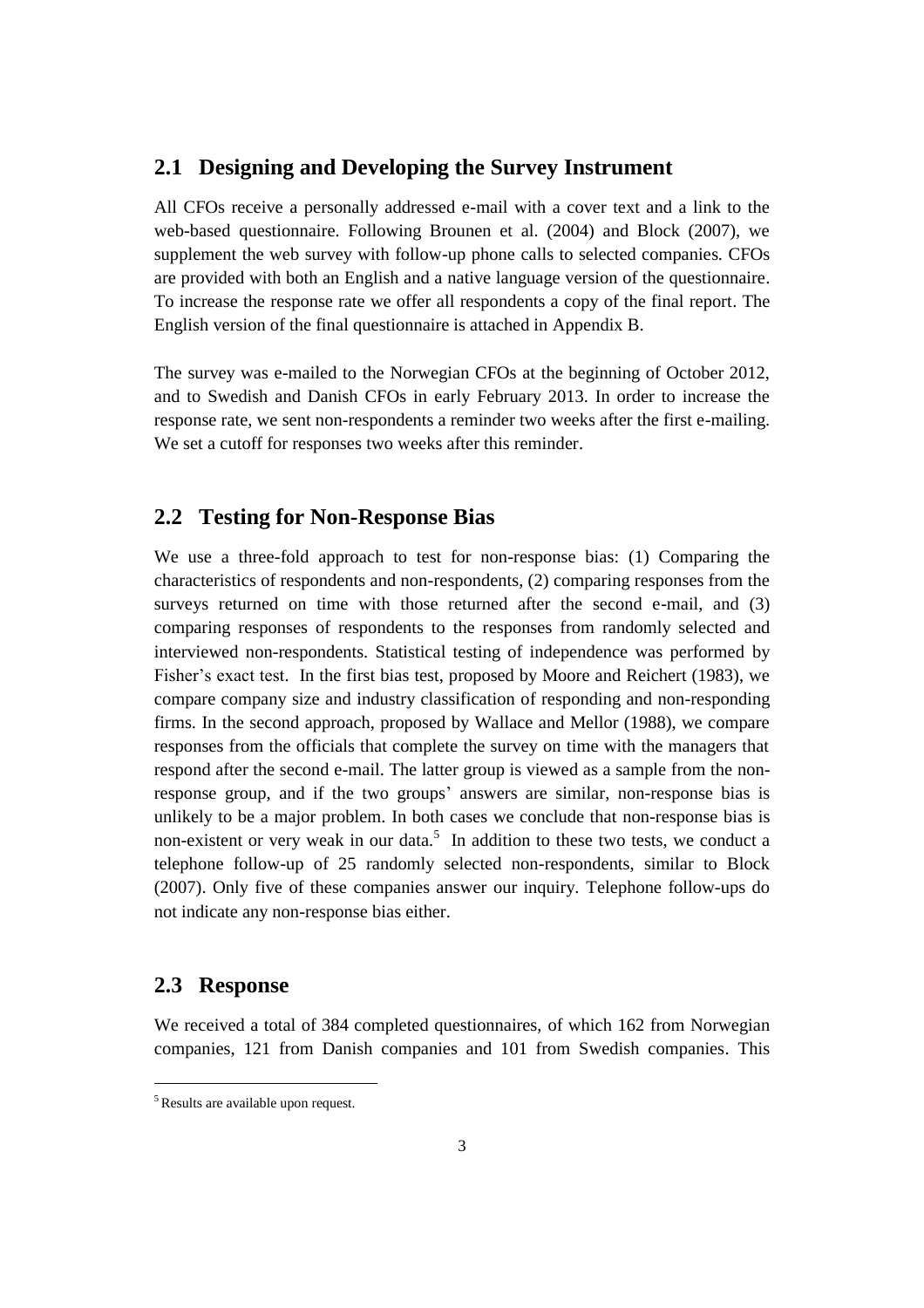corresponds to an overall response rate of 33%. To our knowledge, this is one of the higher response rates achieved in larger capital budgeting surveys<sup>6</sup>. The response rate is also quite exceptional considering that we target senior officers at the particular firms. A possible explanation for the high response rate is the relatively horizontal structure of Scandinavian companies. Due to the less hierarchical organization, senior managers may be more prone to answer inquiries. Additionally, the Norwegian University of Science and Technology is a recognized academic institution in Scandinavia. With a total of 384 responses this survey is one of the larger capital budgeting surveys in general<sup>7</sup>, and the largest survey specifically targeting real options use. Comparing with the two other extensive real options surveys, Block (2007) received a total of 279 responses while Baker et al. (2011a) obtained 214 responses.

#### **2.4 Respondent Characteristics**

 $\overline{a}$ 

Comparing with Block's (2007) U.S. respondents, the most prominent difference in industry classification is the lower percentage of technology companies in Scandinavia (5% to Block's 13%). As a measure of company size, we use the firms' revenues, similar to most previous capital budgeting surveys (e.g. Graham and Harvey, 2001; Ryan and Ryan, 2002; Block, 2007; Baker et al., 2011a). Median revenue among the Scandinavian respondents is \$368 million, which is significantly smaller than for the respondents in Block's survey who had a median revenue between \$4 and \$6 billion. Regarding the R&D intensity of Scandinavian companies, we find that 59% of the respondents spend less than 1% of revenues on R&D. This is notably lower than the R&D intensity of Block's respondents, where only 5% of companies report to spend less than 1%. The low number of technology companies in Scandinavia may explain the comparatively lower R&D intensity. Concerning CFOs' level of education, we separate between MBA and non-MBA master's degrees $^{8}$ , similar to Graham and Harvey (2001) and Baker et al. (2011a). A great majority of responding CFOs have either an MBA or a non-MBA master's degree as their highest level of education. Only 16% have a bachelor as their highest degree, whereas in Graham and Harvey's (2001) survey, 41% of the CEOs have bachelor degree.

 $6$  Baker et al. (2011a), 28%; Block (2007), 27%; Ryan and Ryan (2002), 20%; Graham and Harvey (2001), 9%; Brounen et al. (2004), 5%.

<sup>&</sup>lt;sup>7</sup> The quantitative surveys at the lower end have around 50 responding firms (Oblak & Helm, 1980; Kester & Chong, 1998), while the very largest ones have between 300 and 400 respondents (Graham & Harvey, 2001; Brounen et al., 2004).

<sup>&</sup>lt;sup>8</sup> In Scandinavia, the major business schools offer 5-year programs leading to a Master of Science in Business and Administration degree. This might resemble the North American MBA degree, but in Scandinavia MBAs are typically marketed towards more experienced professionals.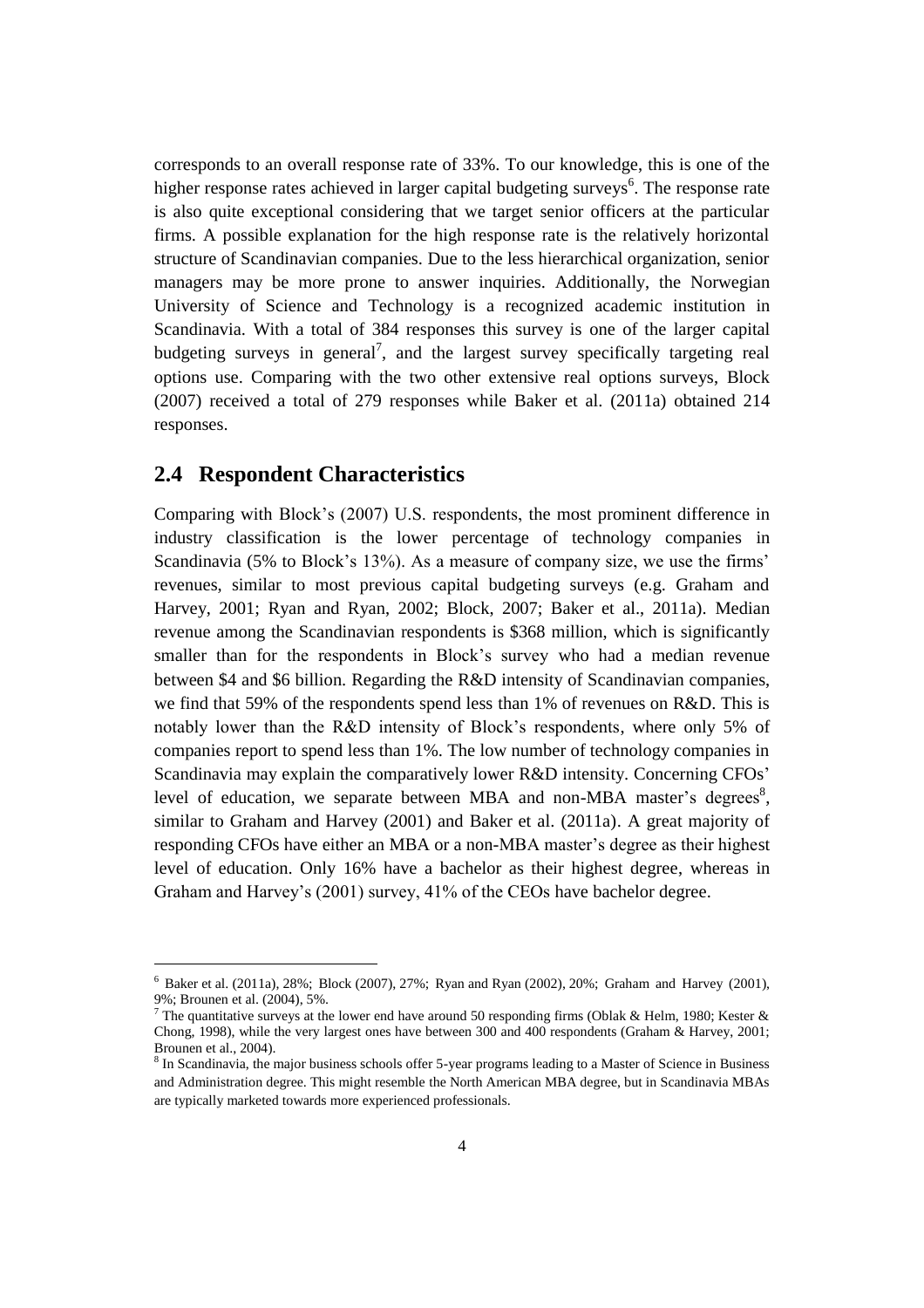# **3 Results and Discussion**

We present a discussion on the use of real options in Scandinavia, characterictics of real options users, real options applications and techniques, real options familiarity, as well as reasons for not adopting the techniques. Additionally, we examine the use of standard capital budgeting techniques. Finally, we extend the analysis by performing multivariate regressions on the dataset in order to further investigate relationships between real options use and familiarity and different industry characteristics.

#### **3.1 Use of Real Options**

We asked respondents: "Does your company use real options analysis to evaluate projects/investments?" Only 23 of the 384 respondents answered "yes" to this question, corresponding to a real options utilization rate of 6.0% in Scandinavia. This is lower than findings in recent studies, notably 14.3% in Block's (2007) survey of U.S. companies and 16.8% in Baker et al.'s (2011a) survey of Canadian firms. As we will see next, Scandinavian companies are smaller in size, have lower R&D intensity, and a lower fraction of technology companies, all of which are expected to negatively effect real options use. Our results are more in line with earlier findings by Rigby (2001), who reports a utilization rate of 6.5% among U.S. companies. We do, however, find that real options seem to be advancing in Scandinavia, as the use has increased from 0% in Sweden during the past decade (Sandahl & Sjögren, 2003).

|                | <b>Real options</b>                                                | <b>Respondents</b> |
|----------------|--------------------------------------------------------------------|--------------------|
|                | utilization                                                        |                    |
| <b>Denmark</b> | 4.1 %                                                              | 121                |
| Norway         | 8.0 %                                                              | 162                |
| Sweden         | 5.0 %                                                              | 101                |
|                | 6.0 $\%$                                                           | 384                |
|                | Independence test: $P$ -value = 0.394 (do not reject independence) |                    |

**Table 1:** Real options use

## **3.2 Characteristics of Real Options Users**

Next we analyze the use of real options conditional on firm characteristics. To test for possible relationships we apply the same Fisher's exact test as for the non-response bias investigation.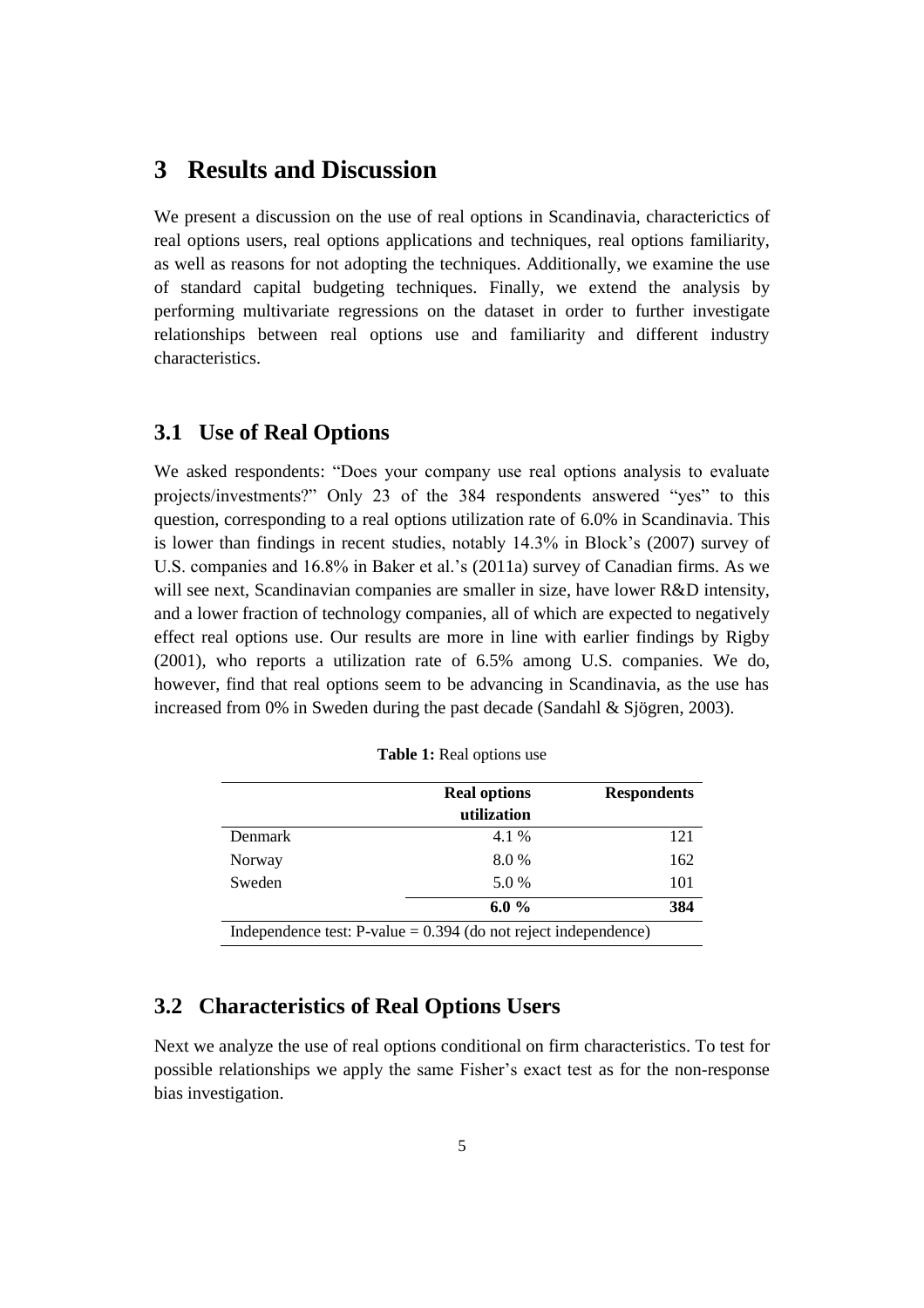Triantis and Borison (2001) find that users of real options often come from industries featuring large investments and uncertain returns, such as oil and gas or biotech. Block's (2007) survey results strongly support these notions, as 75% of real options users came from the technology, energy, or utilities sectors. Our survey results align well with these earlier findings, as a majority of the users come from energy, oil and gas, and healthcare. We find a significant relationship between real options use and industry classification. In the financial sector however, we find surprisingly low adoption of real options. This is in line with Block (2007), who was surprised to find only two users within the industry. Triantis and Borison (2001) were likewise perplexed by the apparently low interest for real options within the banking and insurance industry, as one would expect a greater financial expertise from these companies.

| <b>Industry</b>                                            | <b>Real options</b>      | <b>Respondents</b> |
|------------------------------------------------------------|--------------------------|--------------------|
|                                                            | utilization <sup>9</sup> |                    |
| Bank/finance & insurance                                   | 5 %                      | 41                 |
| Communications & media                                     | 12 %                     | 17                 |
| Construction                                               | 2 %                      | 42                 |
| Energy                                                     | 24 %                     | 29                 |
| Food & beverages                                           | 3 %                      | 38                 |
| Healthcare                                                 | 19 %                     | 16                 |
| Oil/gas $&$ oil service                                    | 10 %                     | 21                 |
| Retail & wholesale                                         | 2 %                      | 54                 |
| Technology                                                 | 10 %                     | 21                 |
| Transportation                                             | 3 %                      | 32                 |
| Other                                                      | 1 %                      | 73                 |
|                                                            | $6\%$                    | 384                |
| Independence test: $P-value = 0.001$ (reject independence) |                          |                    |

**Table 2:** Industry classification and real options use

Survey literature however, e.g. Baker et al. (2011a), find that large companies are more likely to use real options than smaller ones. This effect is attributed to the size of the capital budget, which is strongly correlated with company size. A large capital budget implies more resources at stake, hence companies are willing to devote more resources to this process and use more advanced and time-consuming techniques.

<sup>&</sup>lt;sup>9</sup> Real options utilization is the percentage of respondents within each industry who report to use real options.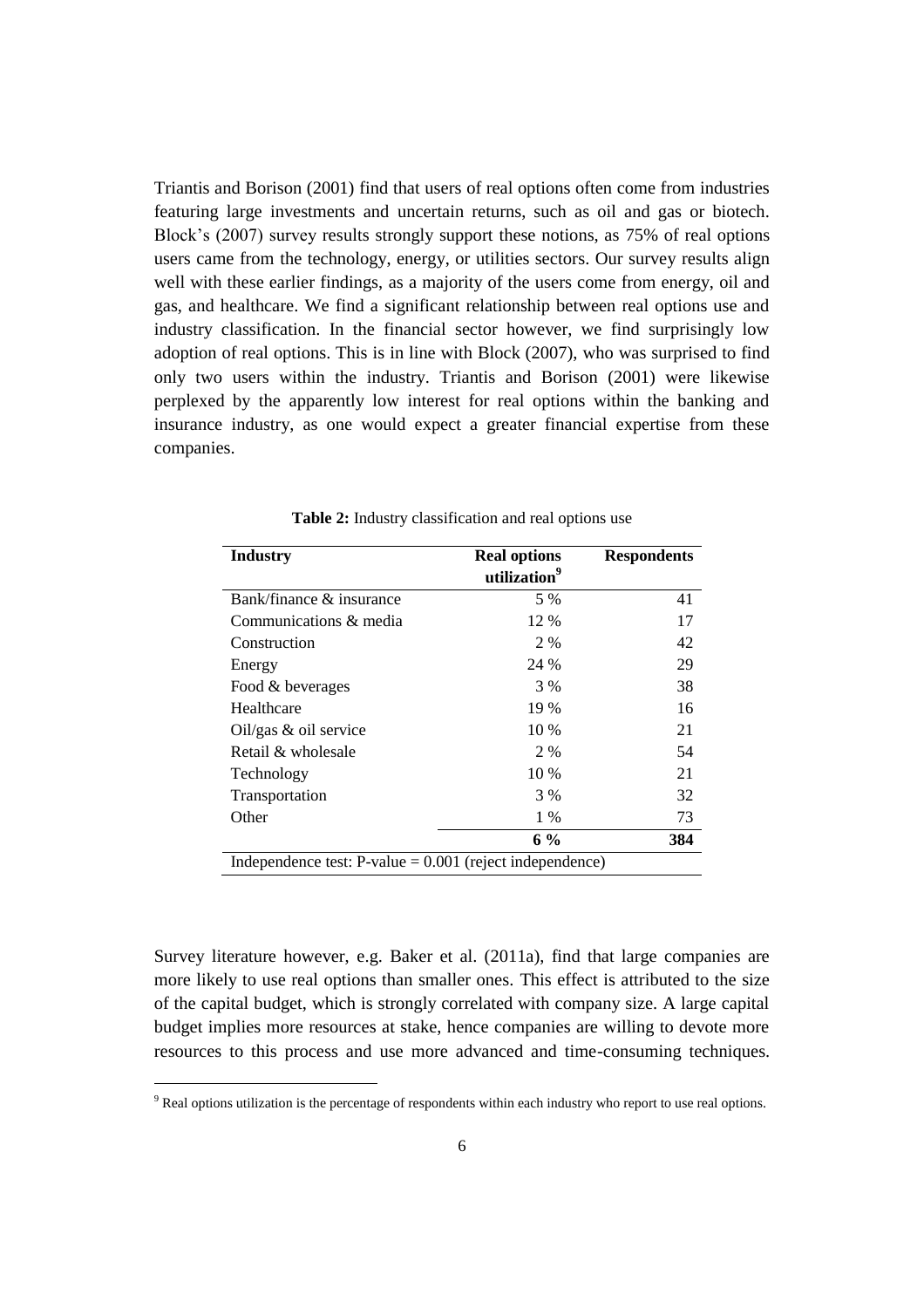Thus, even though smaller firms may have a higher intensity of growth options, they might not have the necessary resources to evaluate those options formally. In line with previous findings, our results suggest that there is positive relationship between real options utilization and company size in Scandinavia as well.

| Revenue quartile                                            | <b>Real options utilization</b> |
|-------------------------------------------------------------|---------------------------------|
| $1st$ quartile                                              | 3 %                             |
| $2nd$ quartile                                              | 4 %                             |
| $3rd$ quartile                                              | 5 %                             |
| $4th$ quartile                                              | 11 %                            |
| Independence test: $P$ -value = 0.094 (reject independence) |                                 |

**Table 3:** Revenue quartiles and real options use

We also find a strong positive relationship between R&D intensity and real options use. In the most R&D-intensive group, 20% of respondents use real options, compared to only 3% among companies spending less than 1% of revenues on R&D.

| <b>R&amp;D</b> intensity                                    | <b>Real options</b> | <b>Respondents</b> |
|-------------------------------------------------------------|---------------------|--------------------|
|                                                             | utilization         |                    |
| $0 - 1%$                                                    | 3 %                 | 225                |
| $1 - 2\%$                                                   | 9%                  | 70                 |
| $2 - 3\%$                                                   | 10 %                | 30                 |
| $3 - 4\%$                                                   | $0\%$               |                    |
| $4 - 5\%$                                                   | $0\%$               | 9                  |
| $5 - 6\%$                                                   | 29 %                | 7                  |
| $6 - 7\%$                                                   | $0\%$               | 2                  |
| $7 - 8\%$                                                   | $0\%$               | 4                  |
| $>8\%$                                                      | 20 %                | 30                 |
|                                                             | $6\%$               | 384                |
| Independence test: $P$ -value = 0.004 (reject independence) |                     |                    |

**Table 4:** R&D intensity and real options use

Graham and Harvey (2001) find that the use of real options is independent of the CEO's education. Baker et al. (2011a) report that firms managed by CEOs with an MBA are in fact less likely to use real options. The authors suggest that this can be attributed to MBA programs focusing primarily on traditional techniques, covering less of real options. Our results show no significant relationship between CFOs' highest level of education and real options use. However, it is worth noting that a quarter of firms whose CFO has a PhD use real options.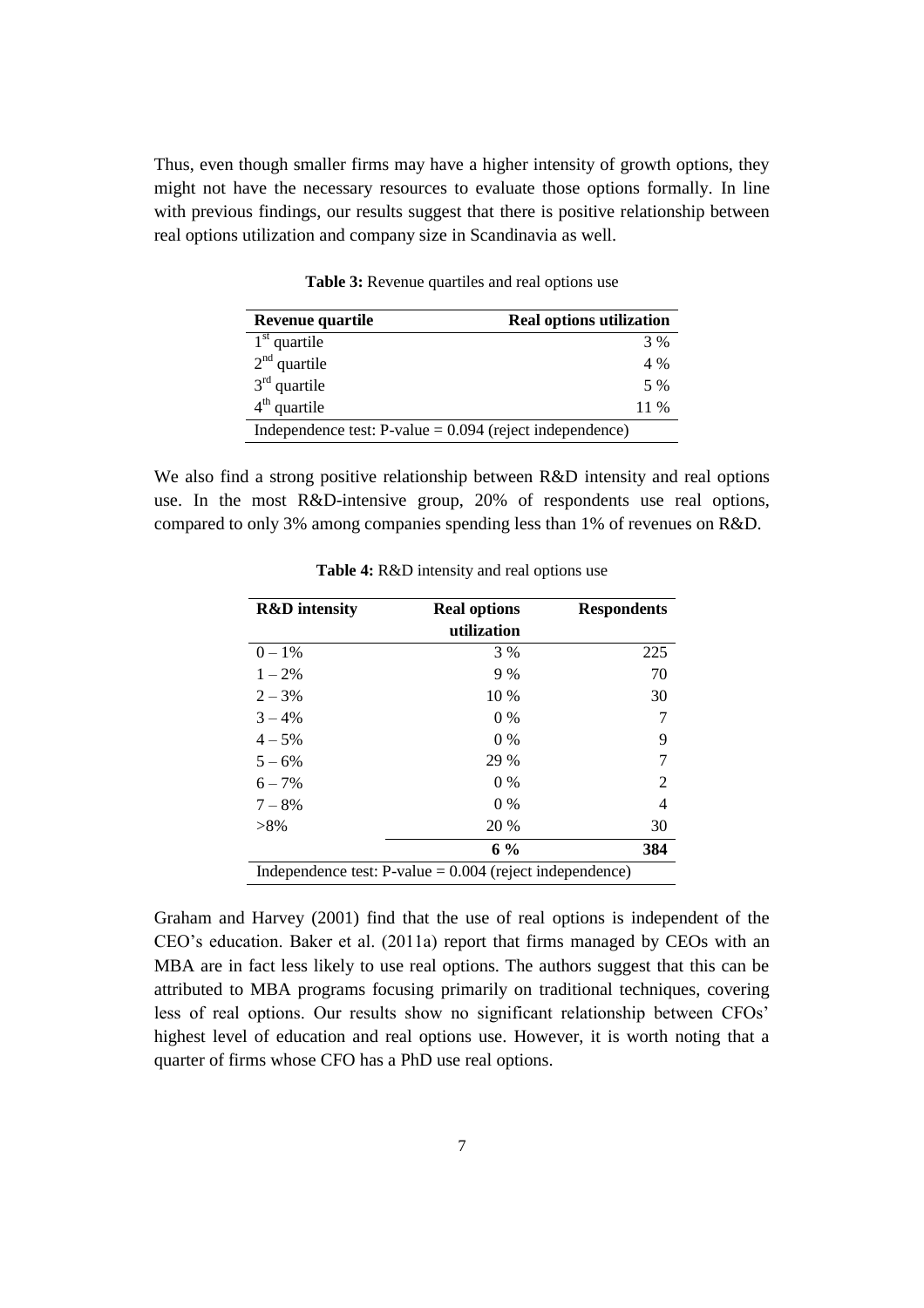| <b>Highest</b><br>education                                        | <b>Real options</b> | <b>Respondents</b> |
|--------------------------------------------------------------------|---------------------|--------------------|
|                                                                    | utilization         |                    |
| <b>Bachelor</b>                                                    | 6 %                 | 64                 |
| Master                                                             | 6 %                 | 147                |
| <b>MBA</b>                                                         | 6 %                 | 143                |
| PhD                                                                | 25 %                | 8                  |
| Other                                                              | $0\%$               | 22                 |
|                                                                    | $6\%$               | 384                |
| Independence test: $P$ -value = 0.267 (do not reject independence) |                     |                    |

**Table 5:** Highest education level of CFO among real options users

# **3.3 Real Options Applications and Techniques**

The Scandinavian real options users state that real options are largely a supplemental tool, and no respondents use them as their primary capital budgeting technique. In comparison, Block's (2007) survey found that almost half of users indicated major utilization.

|                                     | % of users | <b>Respondents</b> |
|-------------------------------------|------------|--------------------|
| Supplement to other methods         | 65%        | 15                 |
| One of several techniques           | 26 %       | h                  |
| Primary capital budgeting technique | $0\%$      |                    |
| Other                               | 9%         |                    |
|                                     | 100%       | 23                 |

**Table 6:** Position of real options

Through the interviews we do, however, find evidence that real options have a very strong position with some of the companies who report to use real options as one of several techniques. "I don't think we have realized it yet, but we have probably reached a point where real options have taken over as the leading technique," one CFO elaborates.

Real options users were further asked to specify which decision problems they apply real options analysis to. The most frequent application is found in mergers and acquisitions, followed by new product introductions and R&D.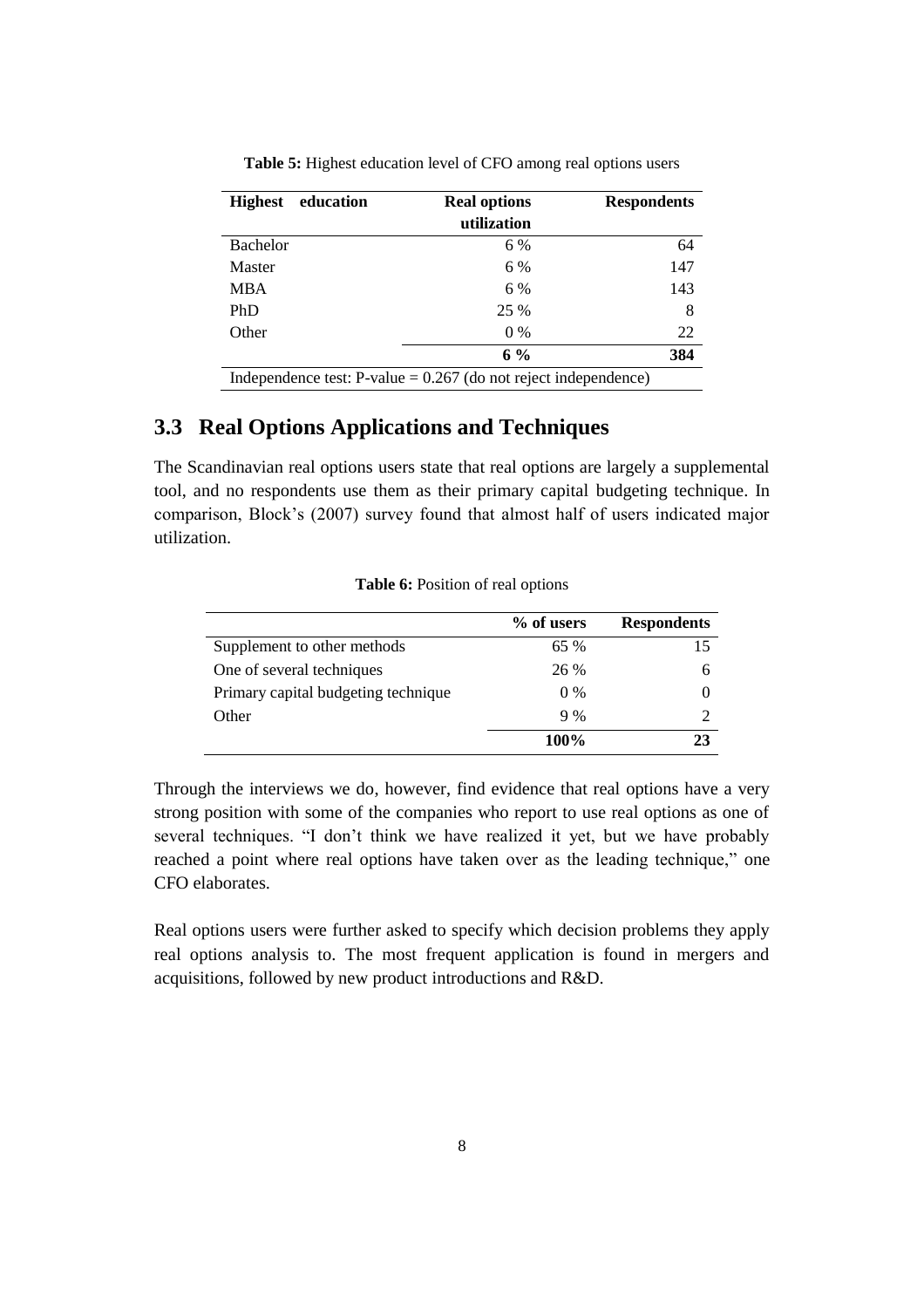|                           | % of users | <b>Respondents</b> |
|---------------------------|------------|--------------------|
| Mergers and acquisitions  | 83 %       | 19                 |
| New product introduction  | 48 %       | 11                 |
| Research and development  | 30 %       |                    |
| International investments | 22 %       |                    |
| Other decisions           | 9%         |                    |

**Table 7:** Types of applications of real options

Smith and Triantis (1995) argue that many of the strategic synergies in an acquisition should be seen as growth options that are acquired, developed, and potentially exercised in the future if they prove fruitful. Yet we are surprised to find that 83% of Scandinavian real options users apply the technique to M&A decisions, as this is relatively novel phenomenon (Triantis, 2005). In comparison, respondents to Block's survey only ranked M&A as the third most frequent type of application. Triantis and Borison (2001) found that several managers were using real options techniques as part of their M&A processes, but most of them found a conceptual approach more useful than a numerical analysis. Similarly, one of the Scandinavian CFOs states that real options are especially helpful as a qualitative tool to clarify uncertainties in M&A investment opportunities.

Users of real options were asked to select which techniques they use in their analysis. The categories were the same as those offered by Block (2007), who asked only for the primary method of utilization, whereas we allow for multiple choices.

|                                    | % of users | <b>Respondents</b> |
|------------------------------------|------------|--------------------|
| Risk-adjusted decision trees       | 67 %       | 14                 |
| Monte Carlo-simulation             | 38 %       | 8                  |
| Black-Scholes option pricing model | 33 %       |                    |
| <b>Binomial</b> trees              | $10\%$     |                    |
| Other methods                      | 19 %       |                    |

**Table 8:** Application of real options techniques

The most popular technique is risk-adjusted decision trees. This technique can be viewed either as an extension of traditional decision trees that properly accounts for risk, or as a generalized version of the binomial model. Compared with Block's findings, Scandinavian real options users seem to apply more sophisticated techniques than their U.S. counterparts.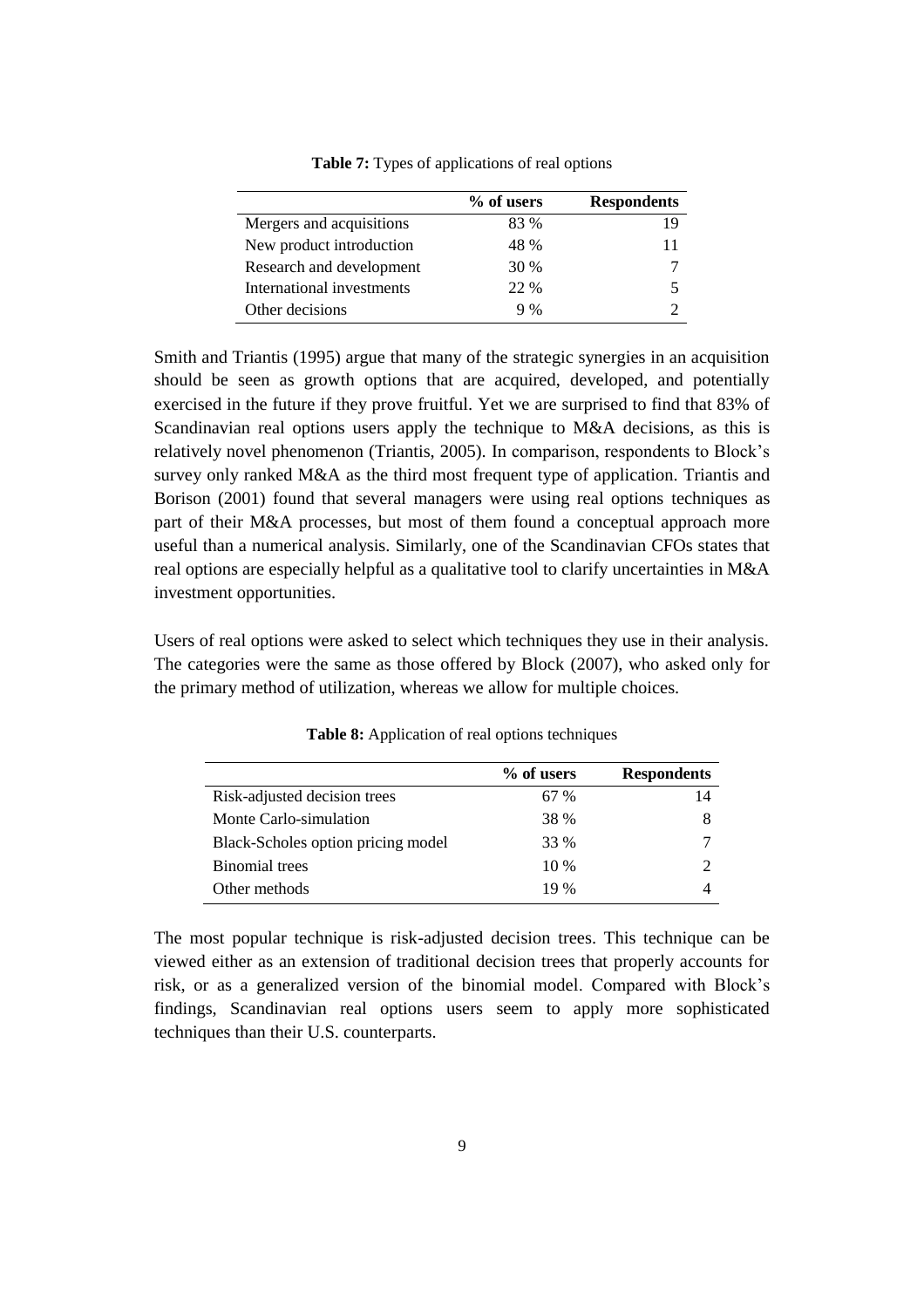Although the Black-Scholes model has been used extensively in financial markets, it can only accurately value real options under very restrictive conditions. Despite these restricitions, the model can be very helpful for quick valuations or to check the results from other methods. Our respondents indicate that the Black-Scholes model is largely a supplemental technique, as all but one of the seven respondents using it also report to use one or two more advanced techniques. These observations align well with findings in Block's (2007) survey, where only one of 40 real options users considered Black-Scholes their primary technique.

#### **3.4 Familiarity with Real Options**

Before investigating participants' reasons for not using real options, we wish to determine whether respondents have any knowledge of the methodology. The issue of real options familiarity is not addressed in Block's (2007) survey, although Baker et al. (2011a) find that the dominant reason for non-use is a "lack of expertise and knowledge". In order to distinguish between respondents unfamiliar with the techniques and those who feel that real options are too complex, we ask: "Are you familiar with the principles and techniques for real options analysis?" 70% of all our respondents gave a negative answer to this question. This finding sheds new light on the limited utilization of real options, which has largely been attributed to top management attitudes or the complexity of the techniques (Teach, 2003; Block, 2007; Baker et al., 2011a). Due to top management's limited knowledge of real options, most companies in our survey might never have actively considered applying the technique to their business. One CFO reports reading up on the subject after our inquiry, and finding that real options would be highly applicable to their capital budgeting process.

Familiarity with real options varies strongly between countries. The lower familiarity among Swedish CFOs could be attributed to the high fraction of retail and transportation companies, where sophisticated analysis might be less common.

|                | <b>Real options familiarity</b>                             |
|----------------|-------------------------------------------------------------|
| <b>Denmark</b> | 30 %                                                        |
| Norway         | 37 %                                                        |
| Sweden         | 19%                                                         |
|                | $30\%$                                                      |
|                | Independence test: $P$ -value = 0.008 (reject independence) |

**Table 9:** Real options familiarity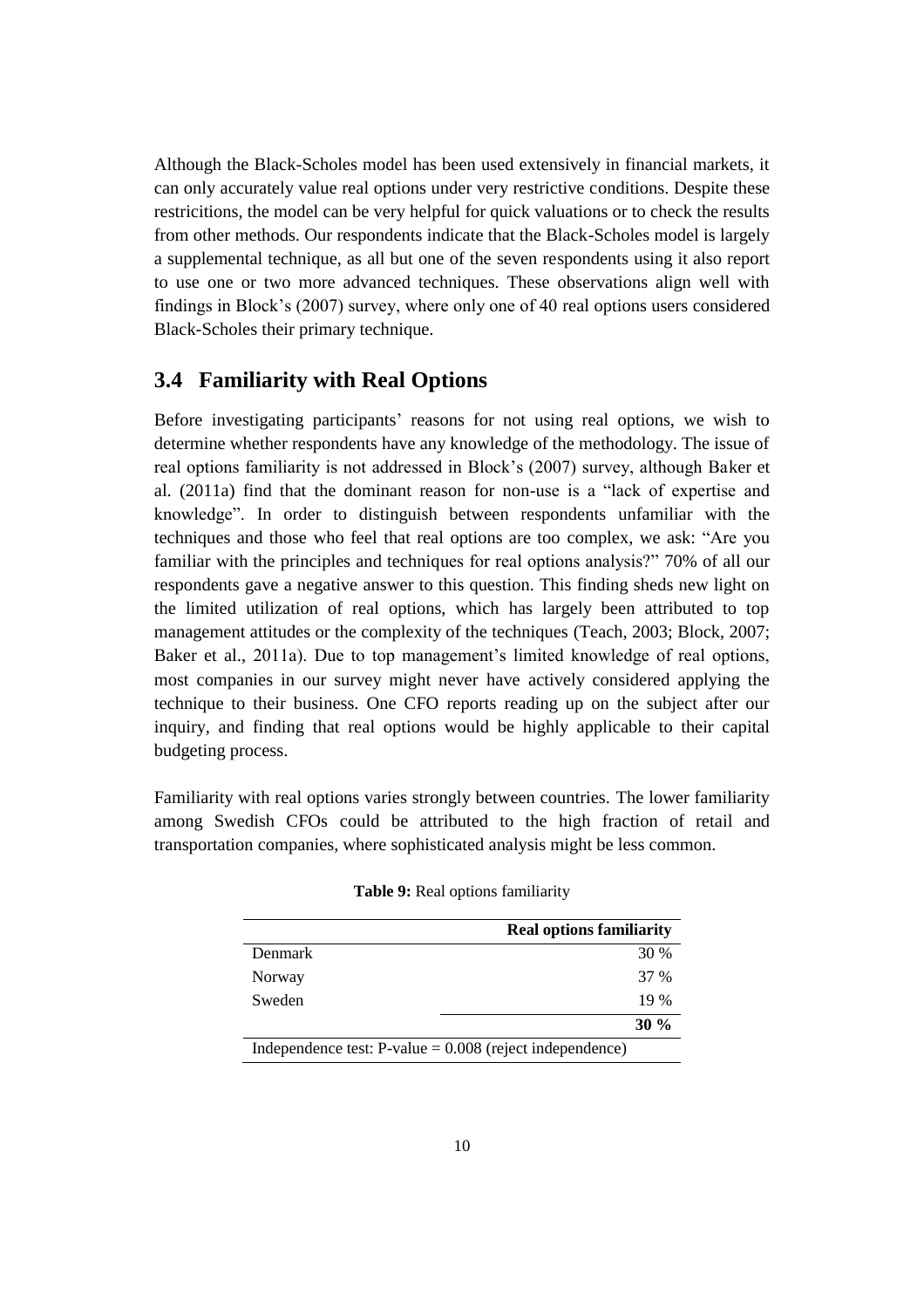Furthermore we test for relationships between CFO's familiarity of real options and different company and CFO characteristics. We find that company size is significantly associated with the familiarity, where CFOs from large companies are more likely to be aquainted with real options than those from smaller companies.

| Revenue quartile                                           | <b>Real options familiarity</b> |
|------------------------------------------------------------|---------------------------------|
| $1st$ quartile                                             | 22 %                            |
| $2nd$ quartile                                             | 24 %                            |
| $3rd$ quartile                                             | 26 %                            |
| $4th$ quartile                                             | 48 %                            |
| Independence test: $P-value = 0.008$ (reject independence) |                                 |

**Table 10:** Revenue quartiles and real options familiarity

Real options familiarity is also significantly associated with the companies' industry classification. Banking/finance and insurance, healthcare, and oil and gas display familiarity rates between 46% and 56%, while only 20% of CFOs in construction is aquainted with real options. We further find that CFOs in firms with high R&D intensity are more likely to be familiar with real options.

**Table 11:** Industry classification and real options familiarity

| <b>Industry</b>                                             | <b>Real options familiarity</b> |
|-------------------------------------------------------------|---------------------------------|
| Bank/finance $\&$ insurance                                 | 46 %                            |
| Communications & media                                      | 35 %                            |
| Construction                                                | $17\%$                          |
| Energy                                                      | 41 %                            |
| Food & beverages                                            | 19 %                            |
| Healthcare                                                  | 56 %                            |
| Oil/gas $\&$ oil service                                    | 50 %                            |
| Retail & wholesale                                          | $17\%$                          |
| Technology                                                  | 45 %                            |
| Transportation                                              | 28 %                            |
| Other                                                       | 23 %                            |
| Independence test: $P$ -value = 0.001 (reject independence) |                                 |

Regarding CFOs level of education we also uncover a significant and positive relationship.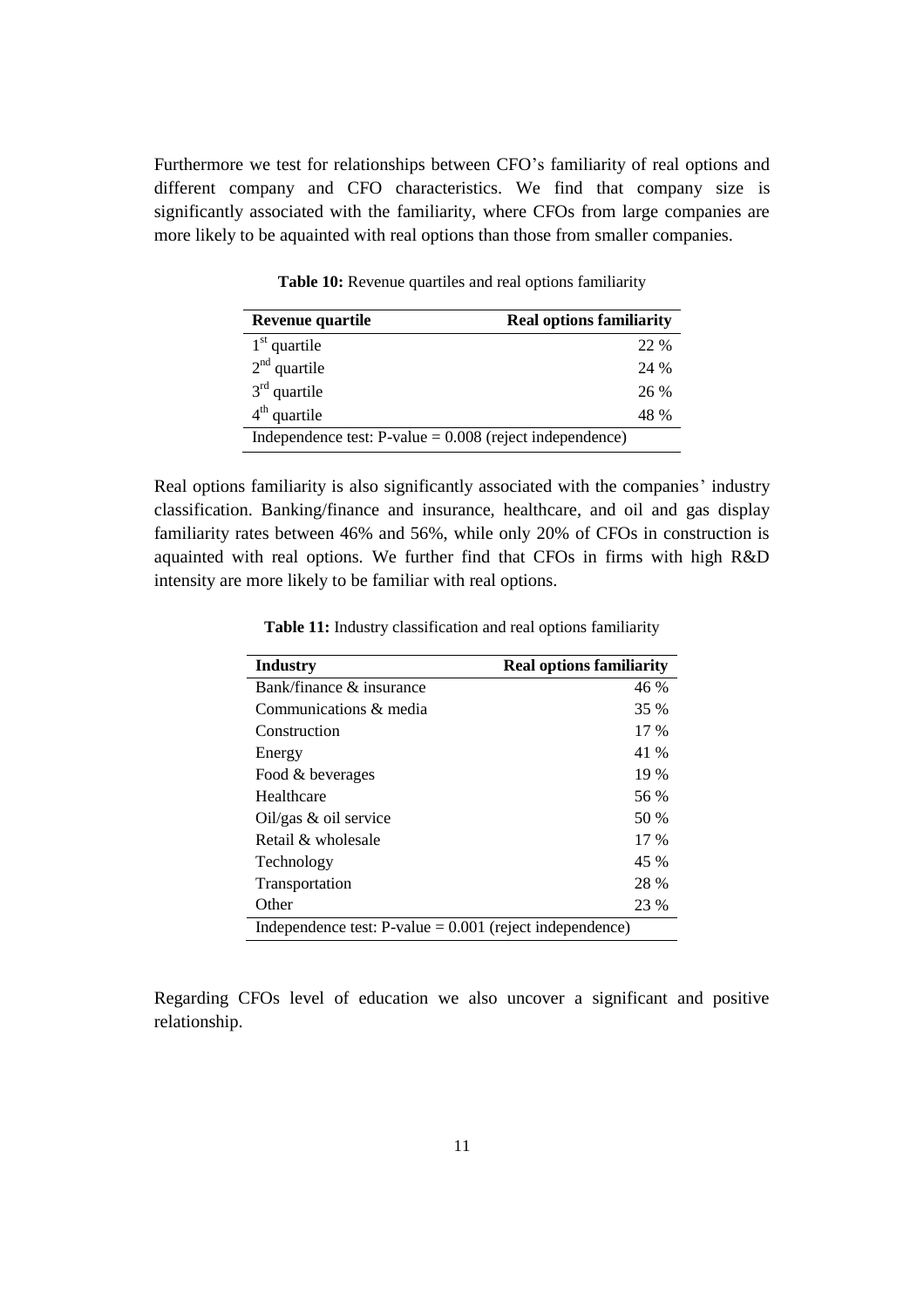| <b>Highest education</b>                                   | <b>Real options familiarity</b> |
|------------------------------------------------------------|---------------------------------|
| <b>Bachelor</b>                                            | 13 %                            |
| <b>Master</b>                                              | 38 %                            |
| <b>MBA</b>                                                 | 31 %                            |
| PhD                                                        | 29 %                            |
| Other                                                      | 18 %                            |
| Independence test: $P-value = 0.002$ (reject independence) |                                 |

**Table 12:** CFO's education and real options familiarity

In light of Baker et al.'s (2011a) findings that companies managed by CEOs with an MBA degree were less likely to apply real options, we investigate real options familiarity among CFOs with non-MBA master's degrees compared with those with only MBAs (and no other master's degree). The familiarity rate in the former group is 38%, while only 28% in the latter, which may indicate that CFOs with only an MBA are in fact less likely to be familiar with real options than those with another master's degree. As Baker et al. argue, this might be a reflection of MBA programs focusing more on the traditional capital budgeting techniques and less on the more complex ones.

**Table 13:** CFO's education and real options familiarity

| Master's degree                                            | <b>Real options familiarity</b> |  |
|------------------------------------------------------------|---------------------------------|--|
| Non-MBA Master                                             | 38 %                            |  |
| Only MBA                                                   | 28 %                            |  |
| Independence test: $P-value = 0.092$ (reject independence) |                                 |  |

## **3.5 Reasons for Not Using Real Options**

The non-users familiar with real options were asked to give their reasons for not adopting the approach. Respondents could select from three alternatives or write their own answer.

**Table 14:** Reasons stated for not using real options

|                                 | % of non-users | <b>Respondents</b> |
|---------------------------------|----------------|--------------------|
| Require too much sophistication | 58%            |                    |
| Lack of top management support  | 7%             | 6                  |
| Encourage too much risk taking  | 2%             |                    |
| Other                           | 42%            | 38                 |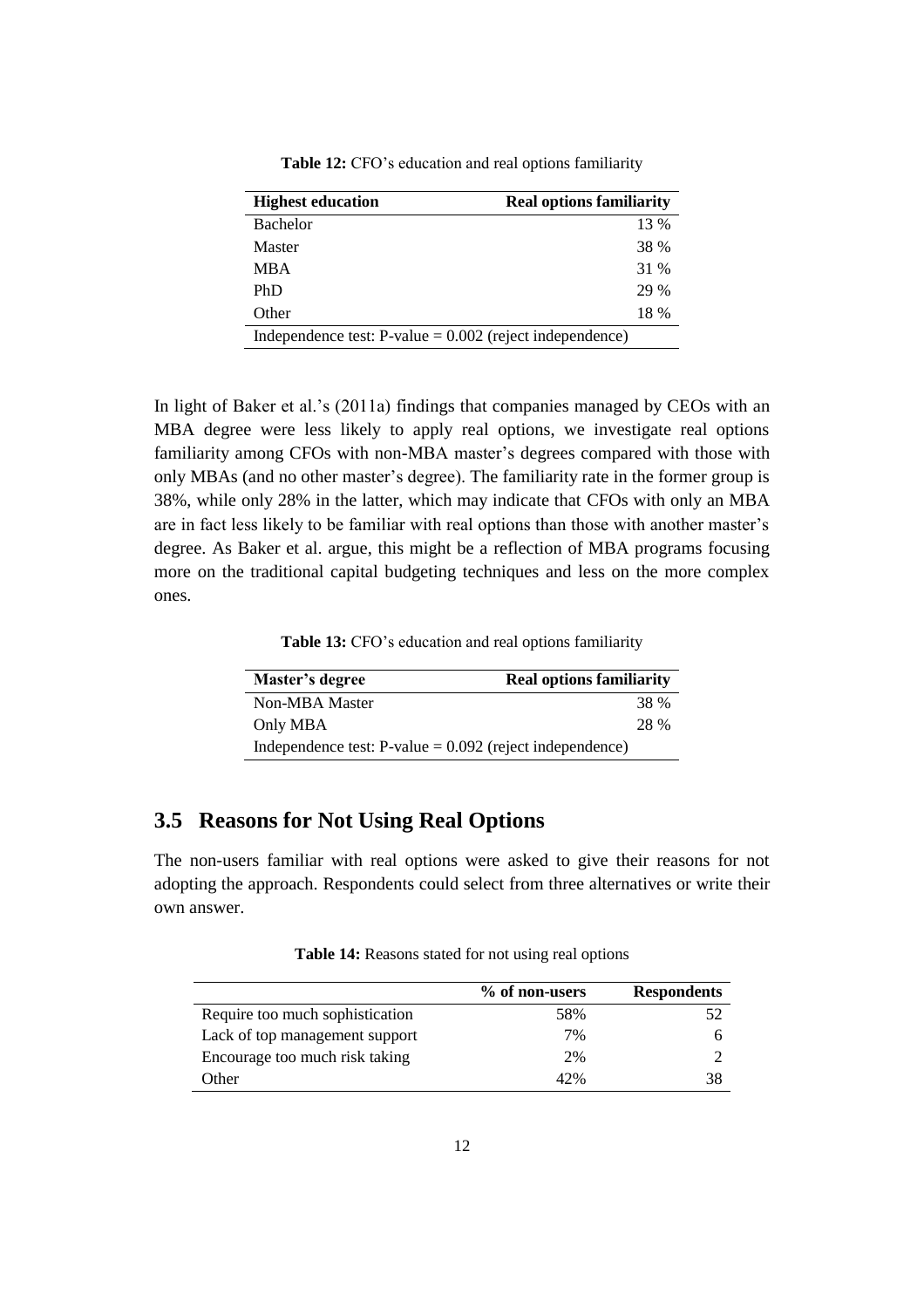Among other reasons was suggested e.g. that real options lack clarity and transparency, and considers them a "black box". This echoes the criticism raised by Teach (2003). Managers will be hesitant to implement real options if they fear that the complexity may cause deliberate or unintentional misuse that is difficult to detect. However, the main reason for not using real options is clearly that they require too much sophistication. Our results align with Block (2007) and Baker et al. (2011a), who find that real options' required level of knowledge among practitioners is a hinder for further implementation.

Similar to the findings of Block (2007) and Baker et al. (2011a), four respondents state that the more traditional DCF techniques are proven and sufficient methods. The high portion of non-users unfamiliar with real options suggests that the majority of Scandinavian CFOs share this view.

Several CFOs from public-sector companies state that real options concepts are not applicable to their capital budgeting process, as they have very limited investment mandates. In general, both the size and timing of investments are determined at a higher political or bureaucratic level. Since these organizations have little managerial flexibility, real options analysis offers very little additional value. This observation aligns with Graham and Harvey's (2001) findings that regulated firms were less likely to use real options than unregulated firms.

Although they don't formally use real options analysis, seven surveyed companies state that they use real options as a way of thinking. In a paper by Teach (2003), Triantis argues that real options as a concept is already ubiquitous among managers: "Discounted cash flow is going to look at an average scenario. But if you talk to any manager, that's not how they think. They think about contingencies—what's going to happen, how would we react?" Our telephone interviews add support to this notion, as most of the managers we spoke to incorporated flexibility in their capital budgeting considerations.

# **3.6 Use of Standard Capital Budgeting Techniques**

In order to learn more about respondents' capital budgeting processes we ask them to select which traditional techniques their company applies. In line with the most recent North American surveys (e.g. Graham & Harvey, 2001; Ryan & Ryan, 2002; Baker et al., 2011a), we find that NPV is the most popular capital budgeting technique.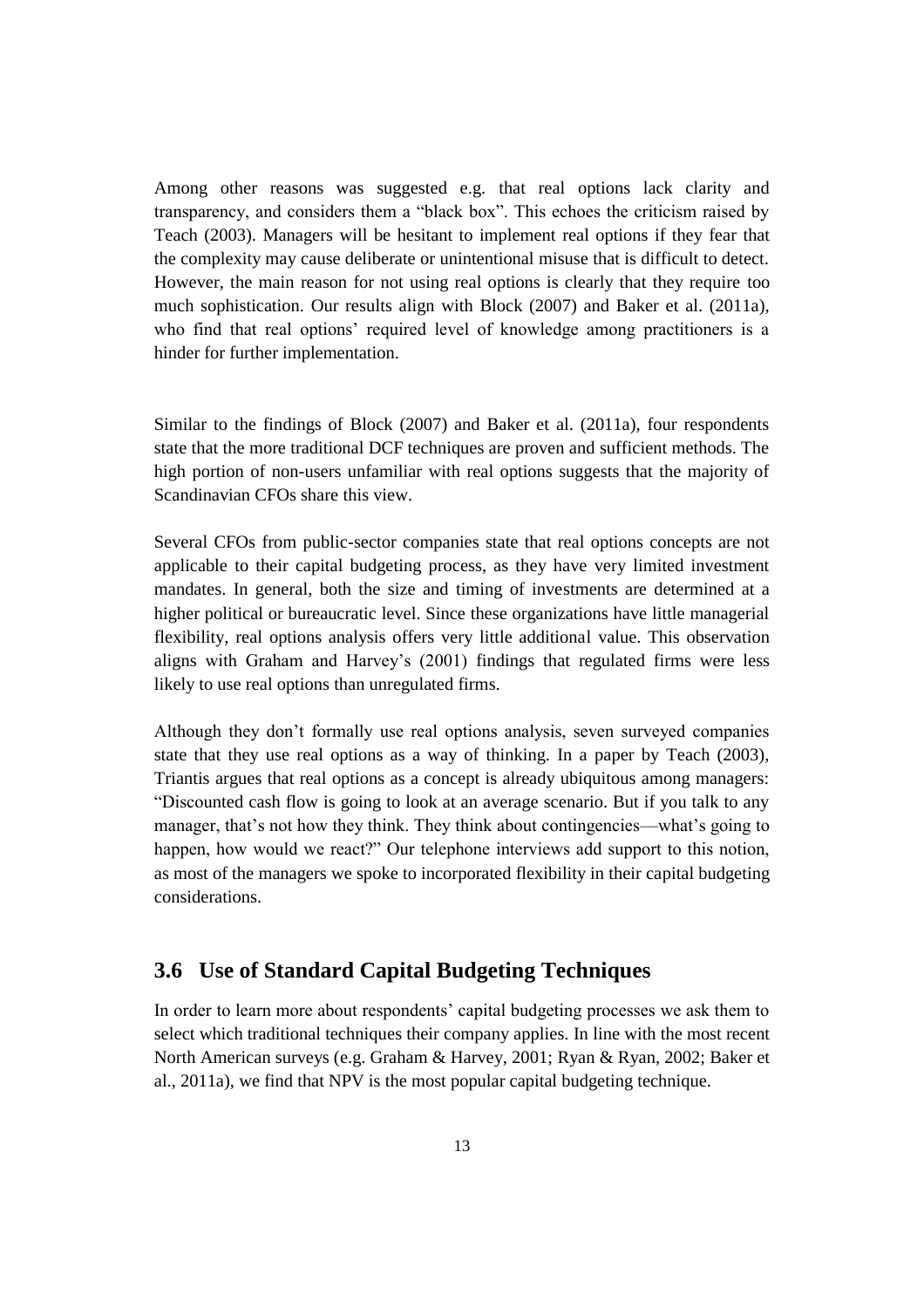| <b>Technique</b>   | % of respondents |
|--------------------|------------------|
| <b>NPV</b>         | 74 %             |
| Payback period     | 66 %             |
| <b>IRR</b>         | 51 %             |
| Hurdle rate        | 46%              |
| Earnings multiples | 25 %             |
| Other              | $16\%$           |

**Table 15:** Use of other capital budgeting techniques

When comparing with previous European surveys from around a decade ago (Arnold & Hatzopoulos, 2000; Brounen et al., 2004), it appears that the practices of capital budgeting are becoming more sophisticated and better aligned with the recommendations of finance theory. In Sweden for instance, we find that utilization of DCF methods (IRR and NPV) has increased from 65% in 2003 (Sandahl & Sjögren) to 82%.

Similar to previous research (eg. Graham & Harvey, 2001; Brounen et al., 2004) we find that large companies are more likely to use DCF techniques than smaller firms. We further find, like Graham and Harvey (2001), that companies whose CFO has an MBA are more likely to use present value techniques than those with non-MBA master's degrees. As pointed out, this might be a result of MBA programs focusing more on standard capital budgeting techniques. Furthermore, industry is related to DCF use. In the oil/gas and oil service industry, 95% of respondents report use of DCF, while the number is only 69% among the respondents from the retail sector.

Regarding the interaction between real options and other capital budgeting techniques, van Putten and MacMillan (2004) argue that managers are reluctant to apply real options because they believe that real options and DCF methods are mutually exclusive. Along with Triantis (2003), they stress that real options need not be viewed as a stand-alone approach, but rather an addition to passive NPV estimates. Users certainly seem to have adopted this theoretically recommended approach, as 21 of 23 real options users also use NPV. One official states: "We first calculate the static NPV. We then calculate the real option value, and we add this value to the passive NPV." Such an approach also reduces unnecessary complexity in situations with little uncertainty and limited managerial flexibility. If the real option value is negligible, a traditional NPV analysis is sufficient for making a decision.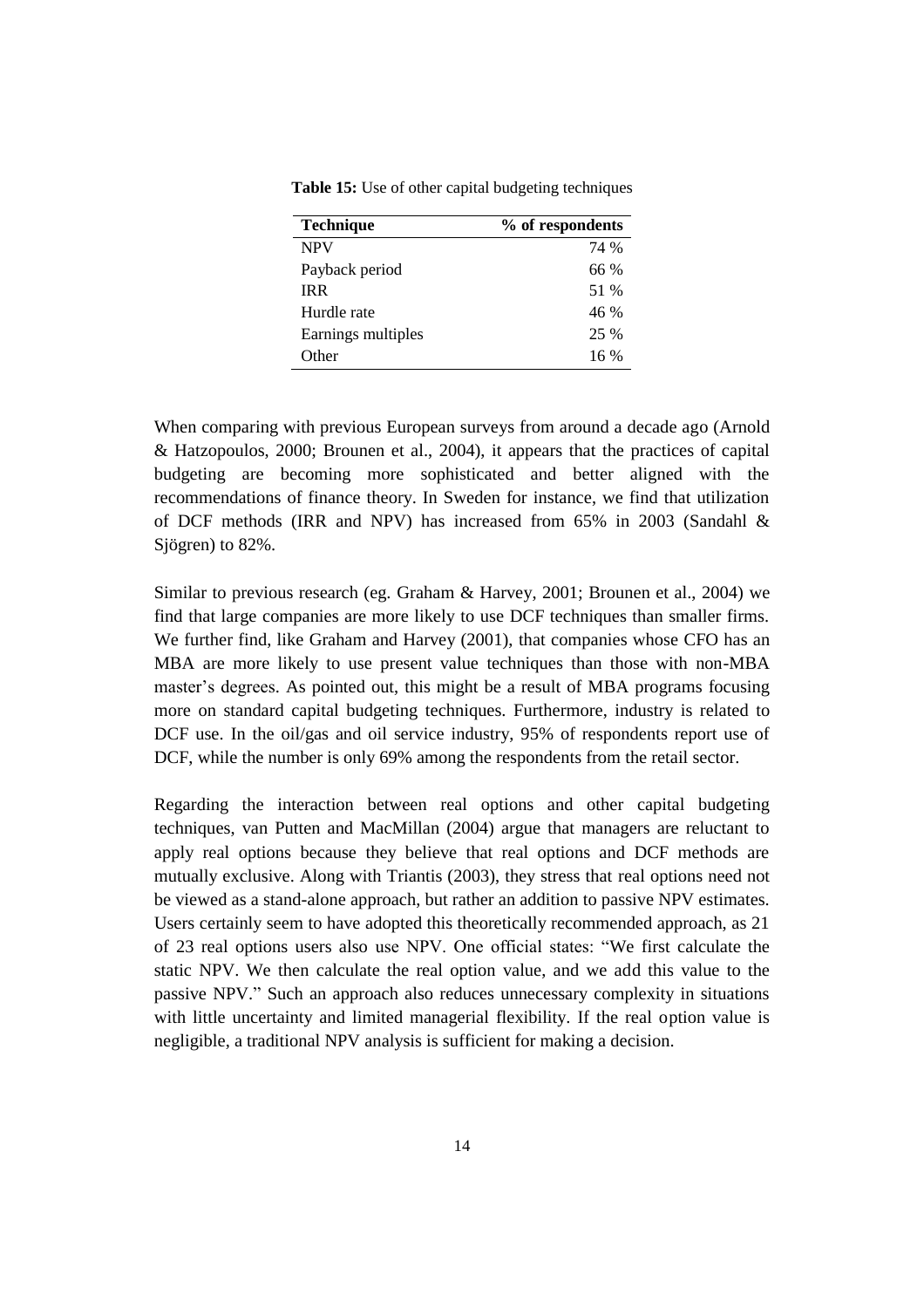An important observation in the context of this section is that real options rank far behind all other capital budgeting techniques in terms of utilization. This has largely been the case in almost all survey research to date.

#### **3.7 Multivariate Regression Analysis**

Through independence testing we have uncovered several relationships between respondent characteristics and factors such as real options use and familiarity. Although our findings mostly align well with academic theory and previous survey findings, independence tests alone cannot provide a complete picture of the relationships between factors. Real options use appears to be influenced by industry, company size, and R&D intensity, yet it is unlikely that these variables are independent of each other. To address these issues, we run multivariate regressions on our dataset.

We run regressions with three different dependent variables: use of real options, familiarity with real options $10$ , and use of DCF techniques. As these three dependent variables are binary, we use a binary response probit model. Our regression models incorporate as regressors all the company and CFO characteristics discussed throughout the chapter, which have been converted to dummy variables. Industry is treated as a binary variable, where oil and gas, energy, technology, and healthcare are assigned value 1. These industries were selected based on the real options literature, which emphasises their suitability for real options analysis. The R&D variable is also binary, taking on value 1 for respondents spending more than 3% of revenues on R&D. Education is treated as a categorical variable, where respondents with either a bachelor degree or "other" as their highest education are grouped together. Respondents with a master's degree form a second category, and MBAs and PhDs are grouped together in a third category. Besides the survey variables, we also analyse differences between countries. Revenue<sup>11</sup> is a continuous variable. Among the 384 survey respondents, six did not respond to the question on real options familiarity, and have been excluded from the regression dataset.

<sup>&</sup>lt;sup>10</sup> Even though we ask question about familiarity only non-users, we implicitly assume that users of real options are familiar with them. Therefore, we have the same number of observations for each question.

 $11$  We use the natural logarithm of revenue in our analysis.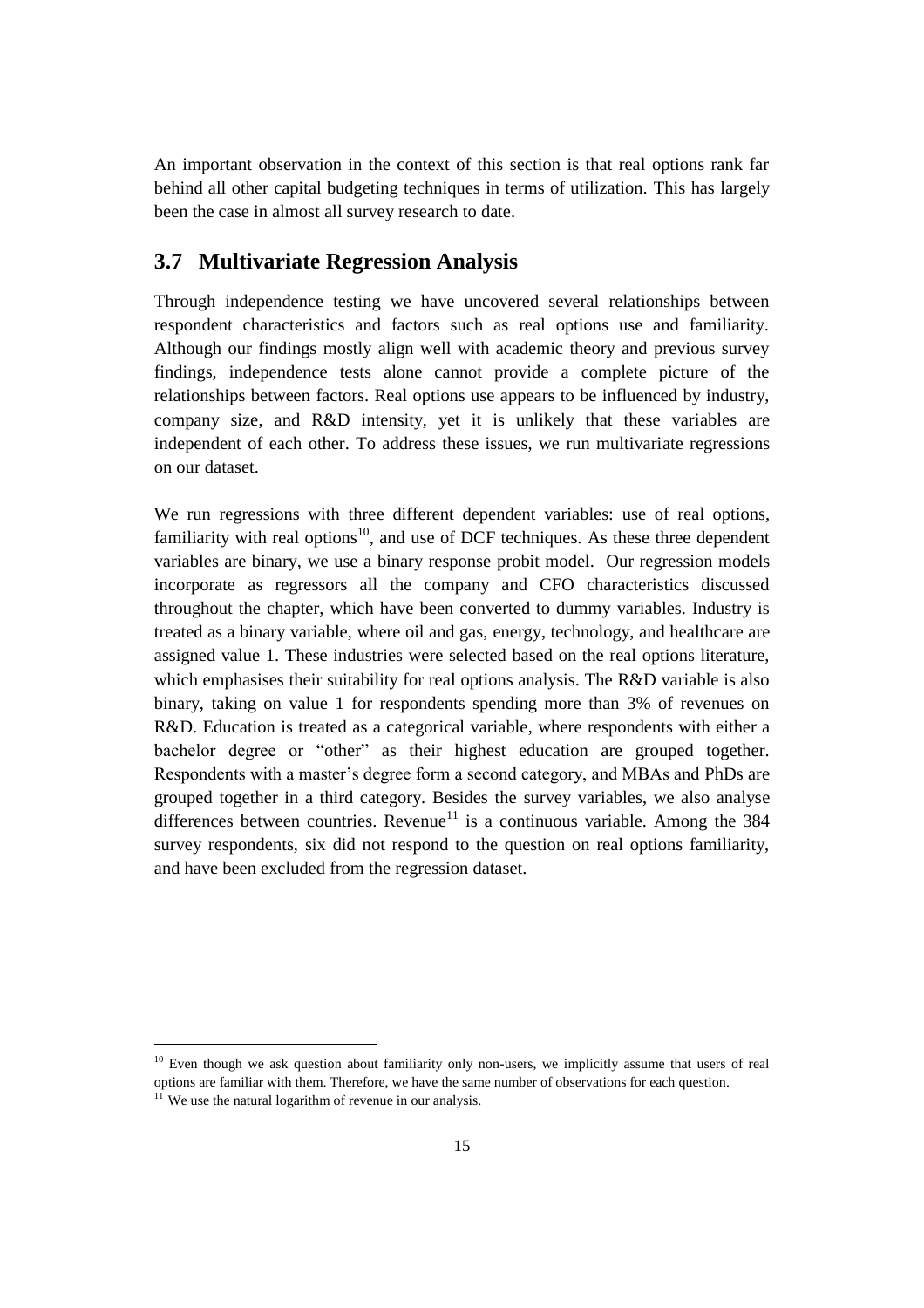|                 | Real options | Real options | Use of DCF |
|-----------------|--------------|--------------|------------|
|                 | use          | familiarity  | techniques |
| Revenue (log.)  | $0.31***$    | $0.27***$    | $0.26***$  |
| Industry        | $0.76***$    | $0.46***$    | 0.32       |
| R&D intensity   | $0.63**$     | $0.49***$    | $-0.13$    |
| Master's degree | $-0.2$       | $0.61***$    | 0.21       |
| MBA or Ph.D.    | $-0.07$      | $0.38*$      | $0.61***$  |
| <b>Denmark</b>  | 0.03         | $0.53***$    | $-0.30$    |
| Norway          | 0.28         | $0.53***$    | 0.00       |
| Constant        | $-3.99***$   | $-3.2***$    | $-0.99*$   |
| McFadden $R^2$  | 0.19         | 0.13         | 0.10       |

**Table 16:** Multivariate probit regression on complete set of responses.

Coefficient estimates marked with \*, \*\*, \*\*\* are statistically significant at a 10%, 5%, and 1% confidence level. Each regression is estimated on complete set of N=378 observations.

In the first regression, use of real options is the dependent variable. The results show that revenue and R&D intensity both have a significant and positive effect on real options use. We also find a relationship with industry association where the hypothesized real options industries are more likely to use real options than the other industry group. We do not find evidence that firms run by higher educated CFOs are more likely to use real options. Nor do we find any significant difference in real options use between the three Scandinavian countries. The findings from the probit regression are the same as those from the independence tests earlier in the chapter. This indicates that the previously observed and discussed relationships between real options use and company and manager characteristics hold, and were not caused by cross-correlations.

Secondly, we perform the same regression on real options familiarity, and find significant, positive effects from all regressors. A larger company size and high R&D intensity is associated with greater knowledge of real options, as do higher levels of education. CFOs from companies within the hypothesized real options-industries are also more familiar with real options. Furthermore, we find differences between countries, as Danish and Norwegian respondents are more likely to be familiar with real options than their Swedish counterparts. Again the findings from the probit regression are consistent with the observations from the independence tests on real options familiarity discussed earlier. As argued previously, it makes intuitive sense that highly educated CFOs in large, R&D-intensive high-tech firms have greater knowledge of real options. Yet it is remarkable that every single one of these factors has a positive and statistically significant impact.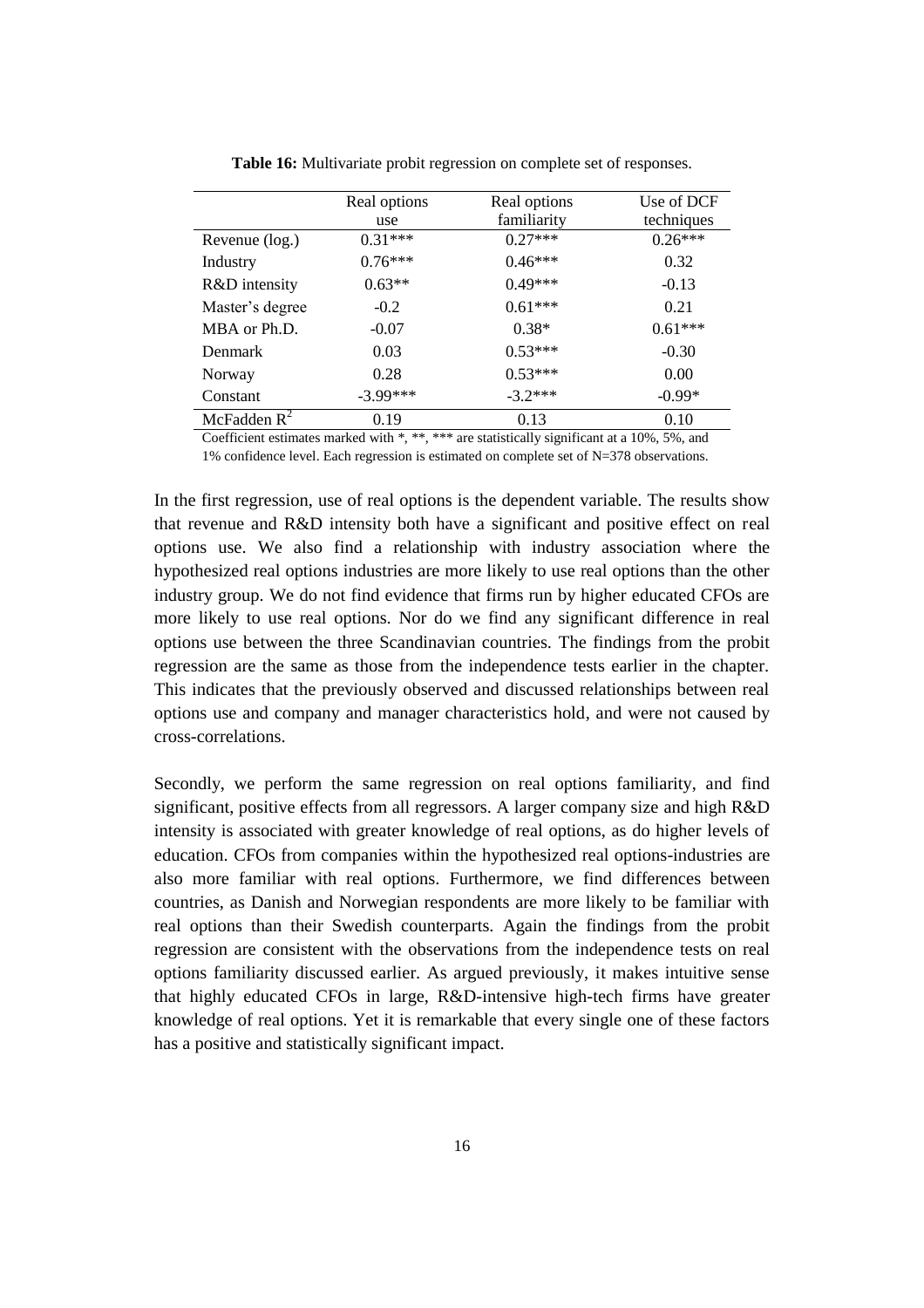Our final regression is on the use of DCF techniques. There is a significant and positive relationship between DCF use and company size. Additionally, we find a positive effect from respondents having an MBA or PhD. Apart from these factors, we find no significant effects from any other survey variable or nationality. The results from the regression are again consistent with the independence tests that we have elaborated on. Moreover, we observe that the regression of DCF use has lower explanatory power than the regressions of real options use or familiarity.

However, revenue is not always an accurate descriptor of company size, particularly for multinational firms whose core operations and decision-making are performed elsewhere, with only sales and distribution in Scandinavia. Within the empirical finance literature, the book value of assets is sometimes considered a more appropriate measure of company size. Thus, we attempt to gather asset data from the firms in our sample in order to further investigate the relationship between company size and real options. In order to strengthen our analysis we also attempt to collect capex data from the firms in our sample from financial statements and annual reports<sup>12</sup>. Reliable data is obtained from 212 respondents. Results of regressions remain basically the same when we replace revenue by assets or capital expenditures (CAPEX). All these three variables are highly correlated and reflect mostly size of the company. Moreover, CAPEX intensity (CAPEX/assets) variable is not significant either. These results are therefore not included in the paper and are available upon request and in previous versions of this paper.

# **4 Conclusion**

 $\overline{a}$ 

We survey the CFOs of the largest companies of Scandinavia about their capital budgeting process. Real options are the least utilized technique from all the considered methods. Among 384 respondents, only 23 use real options. The utilization rate found is lower than in recent studies from the U.S. and Canada. This finding can be explained by smaller firm size, lower R&D intensity, and lower fraction of technology companies among the Scandinavian firms. Larger companies and companies with higher R&D intensity and capital expenditures are more likely to use real options analysis. The use of real options depends also on industry classification, with higher usage among companies in the energy, oil and gas, healthcare and technology industries. The dominant reason for non-use is a lack of familiarity, where 70% of respondents report to not be familiar with real options concepts and techniques. This sheds new light on the limited use of real options,

<sup>&</sup>lt;sup>12</sup> For asset data we use the 2010 year-end book value of assets from the balance sheet. For capex data we use an estimate of annual capital expenditures based on the reported investment activities from cash flow statements in 2009, 2010 and 2011.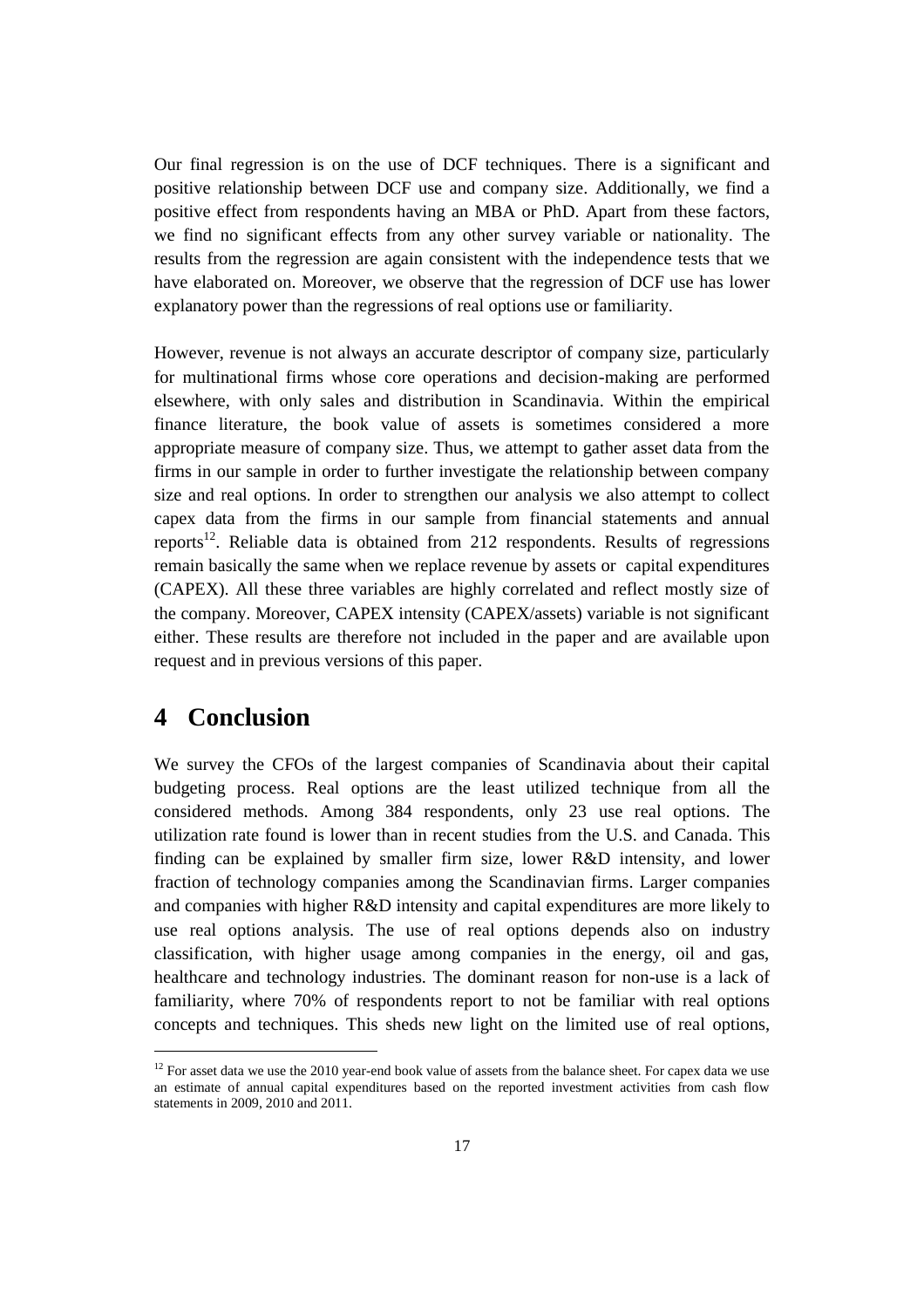which has largely been attributed to a lack of top management support and complexity of the techniques. We find that highly educated CFO's from large companies with high R&D- and capex intensity are more likely to be familiar with real options. Additionally, we find that CFOs with MBAs are less likely to be acquainted with real options than those with non-MBA master's degrees. Among non-users familiar with real options, the complexity of the techniques is the greatest hinder for implementation. However, several of the non-users apply real options informally as a way of thinking. Reducing the complexity of the real options approach would help to increase use of real options among practitioners. Our findings support Triantis's (2005) hypothesis that practitioners require simplified real options heuristics rather than advanced computational methods.

# **5 References**

- Amram, M., & Kulatilaka, N. (1999). *Real Options: Managing Strategic Investments in an Uncertain World.* Cambridge, MA: HBS Press.
- Arnold, G. C., & Hatzopoulos, P. D. (2000). The Theory-Practice Gap in Capital Budgeting: Evidence from the United Kingdom. *Journal of Business Finance and Accounting , 27* (5&6), 603-626.
- Baker, H. K., Dutta, S., & Saadi, S. (2011). Management Views on Real Options in Capital Budgeting. *Journal of Applied Finance , 21* (1), 18-29.
- Baker, H. K., Singleton, J. C., & Veit, T. (2011). *Survey Research in Corporate Finance: Bridging the Gap between Theory and Practice.* New York: Oxford University Press.
- Block, S. (2007). Are "Real Options" Actually Used in the Real World? *The Engineering Economist , 52* (3), 255-267.
- Brounen, D., De Jong, A., & Koedijk, K. C. (2004). Corporate Finance in Europe: Confronting Theory with Practice. *Financial Management , 33* (4), 71-101.
- Busby, J. S., & Pitts, C. G. (1997). Real options in practice: an exploratory survey of how finance officers deal with flexibility in capital appraisal. *Management Accounting Research , 8* (2), 169-186.
- Copeland, T., & Antikarov, V. (2001). *Real Options: A Practitioner's Guide.* New York: Texere.
- Dixit, A. K., & Pindyck, R. S. (1994). *Investment under Uncertainty.* Princeton, NJ: Princeton University Press.
- Geddes. (1999). Méthodes d'évaluation retenues pour les transactions. *Capital Finance , 472*, 20.
- Graham, J. R., & Harvey, C. R. (2001). The theory and practice of corporate finance: evidence from the field. *Journal of Financial Economics , 60* (2-3), 187-243.
- Kester, G. W., & Chong, T. K. (1998). Capital Budgeting Practices of Listed Firms in Singapore. *Singapore Management Review , 20* (1), 9-23.
- Kulatilaka, N., & Marks, S. G. (1988). The strategic value of flexibility: reducing the ability to compromise. *The American Economic Review , 78* (3), 574-580.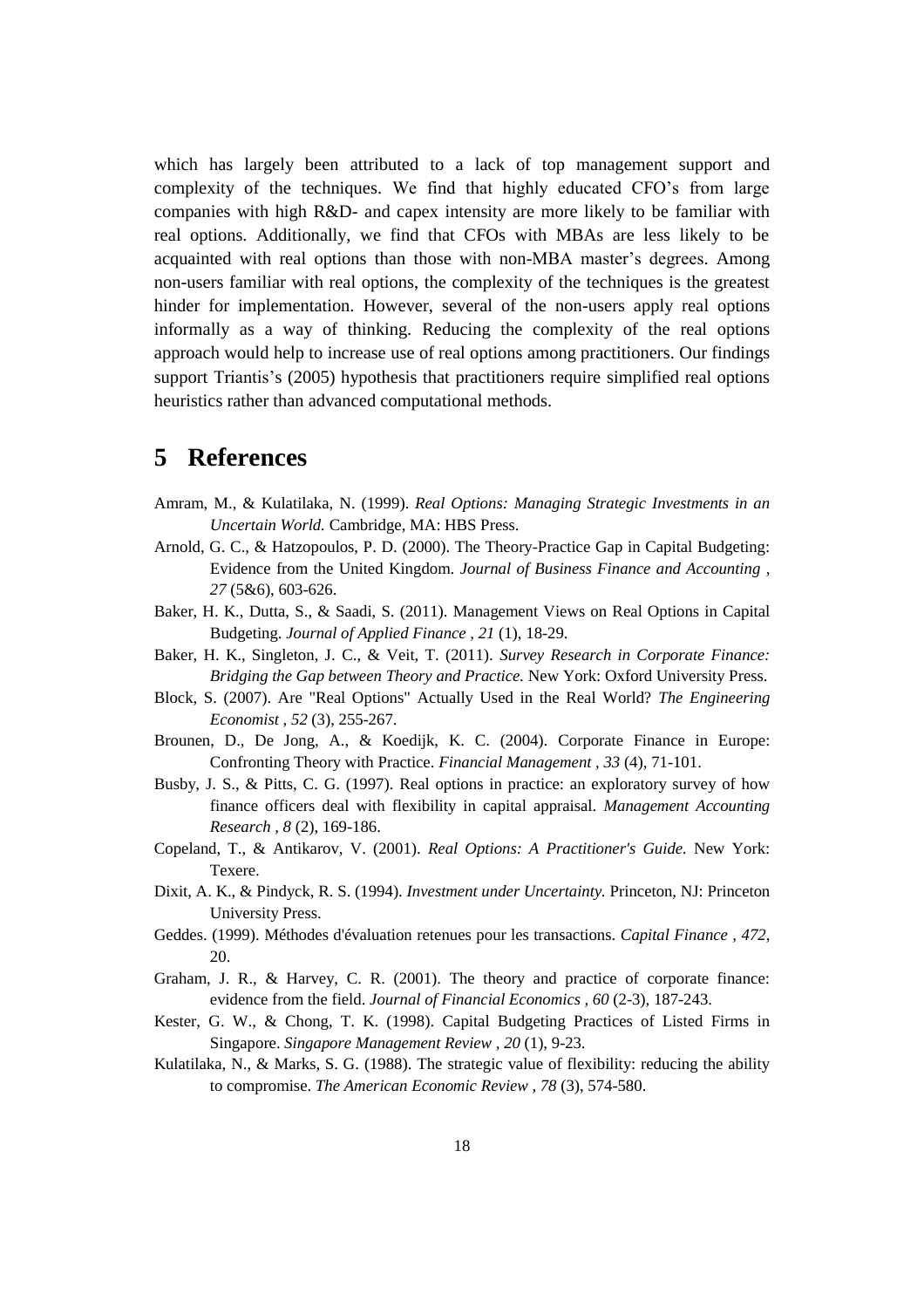- McDonald, R. L., & Siegel, D. R. (1986). The Value of Waiting to Invest. *Quarterly Journal of Economics , 101*, 707-728.
- Moore, J. S., & Reichert, A. K. (1983). An Analysis of the Financial Management Techniques Currently Employed by Large U.S. Corporations. *Journal of Business Finance and Accounting , 10* (4), 623-645.
- Myers, S. C. (1984). Finance Theory and Financial Strategy. *Interfaces , 14* (1), 126-137.
- Oblak, D., & Helm, R. (1980). Survey and Analysis of Capital Budgeting Methods Used by Multinationals. *Financial Management , Winter*.
- Philippe, H. (2005). Corporate Governance: A New Limit to Real Options Valuation? *Journal of Management and Governance , 9*, 129-149.
- Rigby, D. (2001). Management Tools and Techniques: A Survey. *California Management Review , 43* (2), 139-160.
- Ryan, P. A., & Ryan, G. P. (2002). Capital Budgeting Practices of the Fortune 1000: How Have Things Changed? *Journal of Business and Management , 8* (4), 355-364.
- Sandahl, G., & Sjögren, S. (2003). Capital budgeting methods among Sweden's largest groups of companies. The state of the art and a comparison with earlier studies. *International Journal of Production Economics , 84* (1), 51-69.
- Schwartz, E. S., & Trigeorgis, L. (2001). *Real Options and Investment Under Uncertainty: Classical Readings and Recent Contributions.* Cambridge, MA: MIT Press.
- Siddle, R., & Rigby, D. (2002). *Which management tools are most popular?* European Business Forum.
- Smith, K. W., & Triantis, A. J. (1995). The Value of Options in Strategic Acquisitions. In L. Trigeorgis, *Real Options in Capital Investment* (pp. 135-149). Westport, Ct: Greenwood Publishing Group, Praeger.
- Teach, E. (2003, July/August). Will Real Options Take Root? *CFO Magazine,* pp. 72-76.
- Triantis, A. (2005). Realizing the Potential of Real Options: Does Theory Meet Practice? *Journal of Applied Corporate Finance , 17* (2), 8-16.
- Triantis, A., & Borison, A. (2001). Real Options: State of Practice. *Journal of Applied Corporate Finance , 14* (2), 8-24.
- Trigeorgis, L. (1988). A Conceptual Options Framework for Capital Budgeting. *Advances in Futures and Options Research , 3* (1), 145-167.
- Trigeorgis, L. (1993). Real Options and Interactions with Financial Flexibility. *Financial Management , Autumn*, 202-224.
- Trigeorgis, L. (1996). *Real Options: Managerial Flexibility and Strategy in Resource Allocation.* Boston, MA: The MIT Press.
- van Putten, A. B., & MacMillan, I. C. (2004). Making Real Options Really Work. *Harvard Business Review , 82* (12), 134.
- Vollrath, R. (2001). Die Berücksichtigung von Handlungsflexibilität bei Ivestitionsentscheidungen - Eine empirische Untersuchung. In U. Hommel, M. Scholich, & R. Vollrath, *Realoptionen in Der Unternehmenspraxis: Wert Schaffen Durch Flexibilität.* Berlin: Springer.
- Wallace, R. S., & Mellor, C. J. (1988). Nonresponse Bias in Mail Accounting Surveys: A Pedagogical Note. *British Accounting Review , 20* (2), 131-139.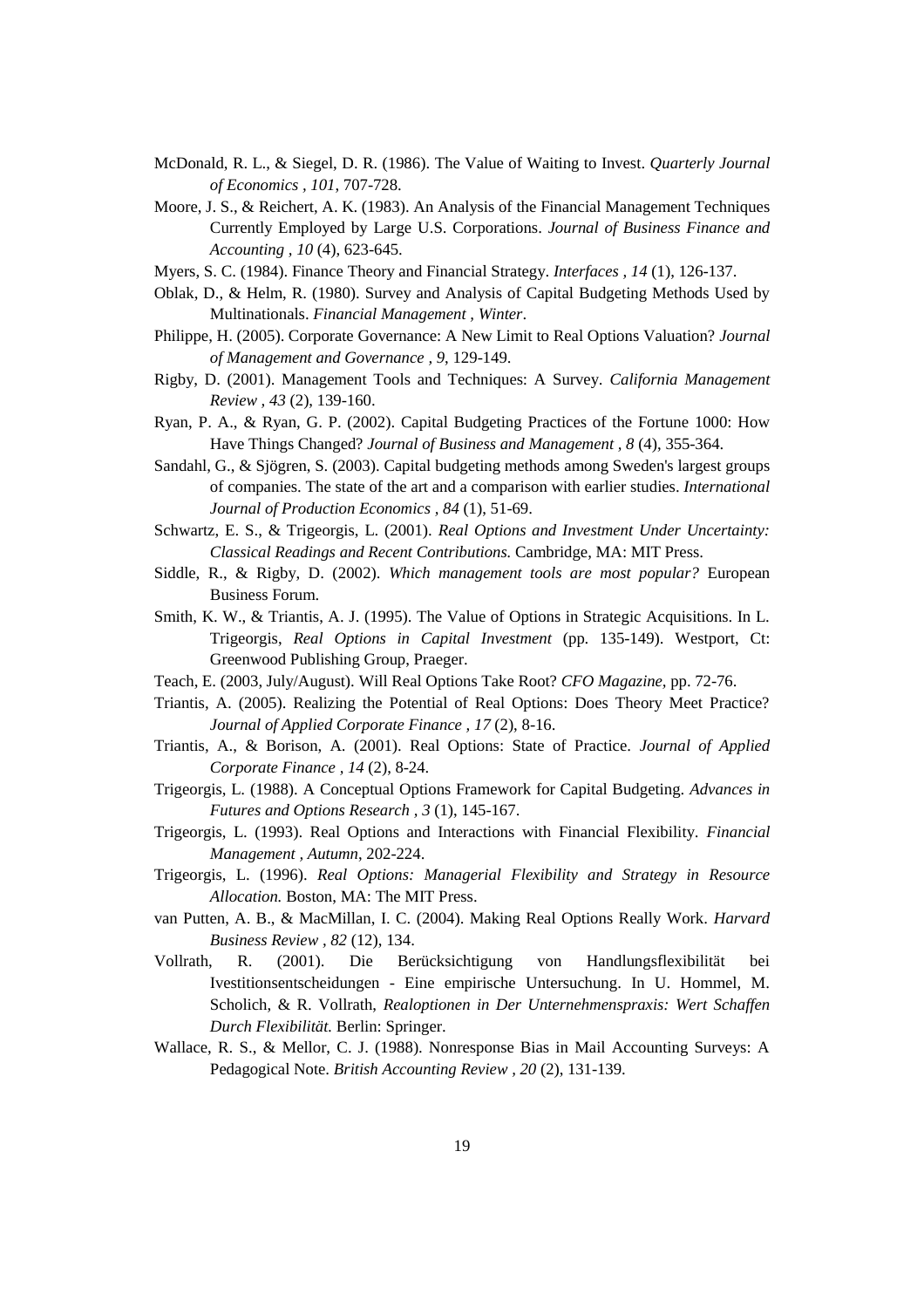# **6 Appendix A – Real Options Surveys**

| <b>Author (Year)</b>    | Population                             | Response and use of real options                 |
|-------------------------|----------------------------------------|--------------------------------------------------|
| Busby & Pitts (1997)    | All firms in the FTSE 100 index in the | 44 completed and usable replies. No firms report |
|                         | U.K                                    | use of real options.                             |
| Geddes (1999)           | U.K and Irish companies                | 2% of the interviewees usually or almost always  |
|                         |                                        | use real options.                                |
| <b>Rigby (2001)</b>     | Over 5000 companies from over 20       | 451 completed surveys globally of which 245      |
|                         | countries in North America, Europe,    | North American responses (and 200 European).     |
|                         | Asia, Africa and South America         | 10% real options use globally and 6.5% usage in  |
|                         |                                        | North America.                                   |
| Triantis & Borison      | 34 selected U.S. companies using real  | Interviews with 39 individuals from these        |
| (2001)                  | options                                | companies. About one third of companies have     |
|                         |                                        | only adopted only a conceptual real options      |
|                         |                                        | approach                                         |
| Vollrath (2001)         | A selection of German's largest        | Real options are the least popular technique and |
|                         | companies                              | only 30-35% are familiar with real options       |
|                         |                                        | methodology                                      |
| Graham & Harvey (2001)  | 4400 U.S. firms with managers in the   | 392 completed responses. 27% report use of real  |
|                         | <b>Financial Executives Institute</b>  | options.                                         |
| Siddle & Rigby $(2002)$ | Over 5000 companies from over 20       | 440 completed surveys globally of which 245      |
|                         | countries in North America, Europe,    | North American. 9% real options use globally.    |
|                         | Asia, Africa and South America         |                                                  |
| Ryan & Ryan (2002)      | All the Fortune 1000 companies         | 205 usable responses. 11% of respondents report  |
|                         |                                        | to use real options always, often or sometimes.  |
| Sandahl & Sjögren       | Sweden's 500 largest companies         | 129 responding firms, of which none (0%) report  |
| (2003)                  |                                        | to use real options analysis.                    |
| Brounen et al. (2004)   | 6500 companies from the U.K,           | 313 completed responses. 29% use real options    |
|                         | Germany, France and the Netherlands    | always or often in the U.K, 34% in the           |
|                         |                                        | Netherlands, 44% in Germany and 53% in           |
|                         |                                        | France.                                          |
| <b>Block (2007)</b>     | All the Fortune 1000 companies         | 279 completed responses. 14.3% report to use     |
|                         |                                        | real options.                                    |
| Baker et al. (2011)     | The 847 Canadian firms listed on the   | 214 usable responses. 17% report to use real     |
|                         | <b>Toronto Stock Exchange</b>          | options for capital budgeting decisions.         |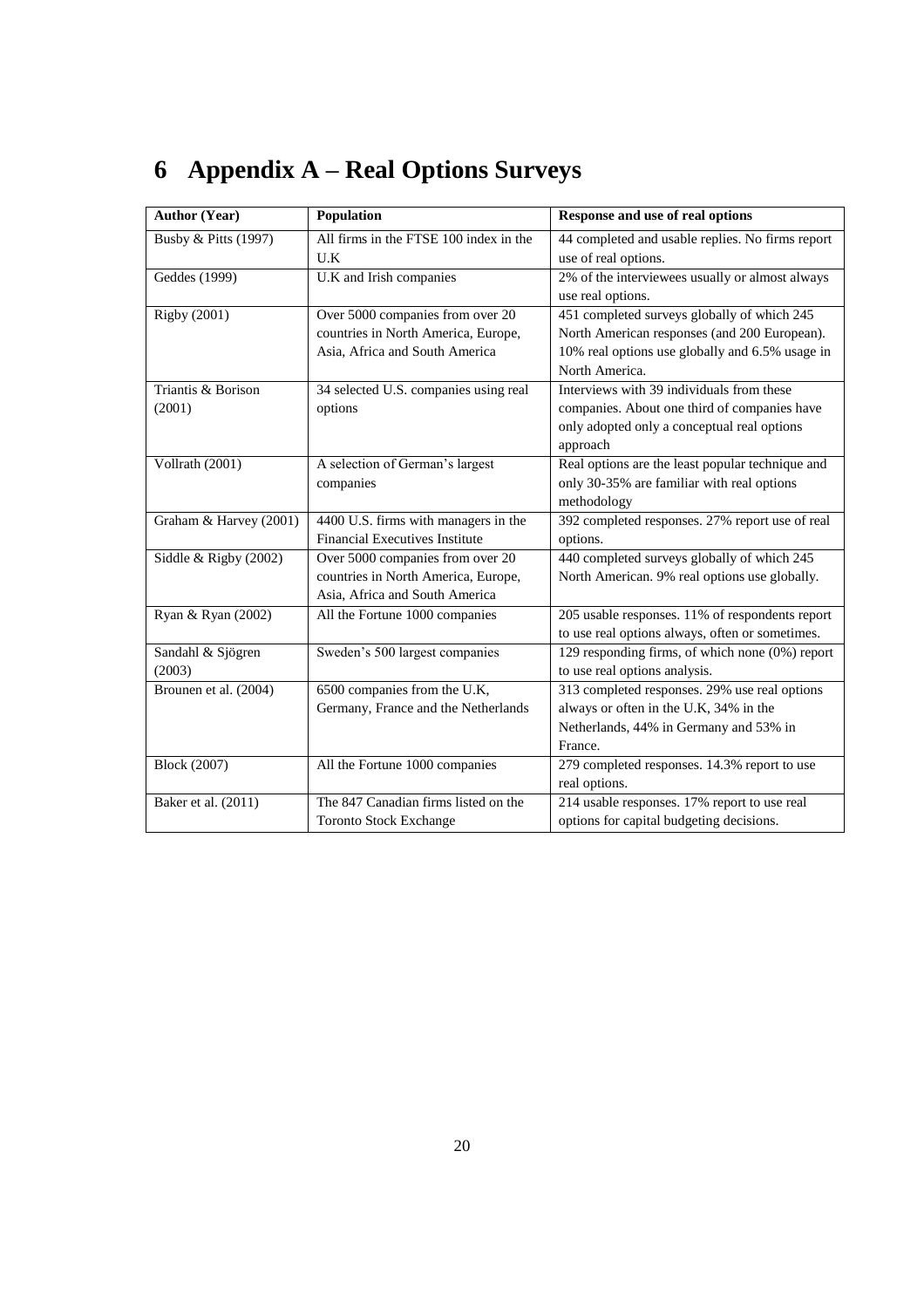# **7 Appendix B – Survey Instrument**

#### Demographic Questions

- **1.** What level of education does your company's CFO have? (Select all that apply)
	- 1. Undergraduate degree
	- 2. Non-MBA master's degree
	- 3. MBA or equivalent
	- 4. PhD
	- 5. Other
- **2.** What is your company's CFO's field of education? (Select all that apply)
	- 1. Business/management
	- 2. Science/engineering
	- 3. Other
- **3.** My company/organization primarily operates within the following industry:
	- 1. Oil/gas & oil service
	- 2. Energy
	- 3. Construction
	- 4. Retail & wholesale
	- 5. Transportation
	- 6. Food & beverages
	- 7. Bank/finance & insurance
	- 8. Communications/media
	- 9. Healthcare
	- 10. Technology (software, biotech, etc.)
	- 11. Other
- **4.** What is your company's profit margin (EBITDA margin)?
	- 1. <0%
	- 2. 0-4%
	- 3. 5-9%
	- 4. 10-14%
	- 5. 15 19%
	- 6.  $>20\%$
	- 7. Not applicable
- **5.** What percentage of total revenue is spent on R&D activities?
	- 1. 0-1%
	- 2. 1-2%
	- 3. 2-3%
	- 4. 3-4%
	- 5. 4-5%
	- 6. 5-6%
	- 7. 6-7%
	- 8. 7-8%
	-
	- 9.  $>8\%$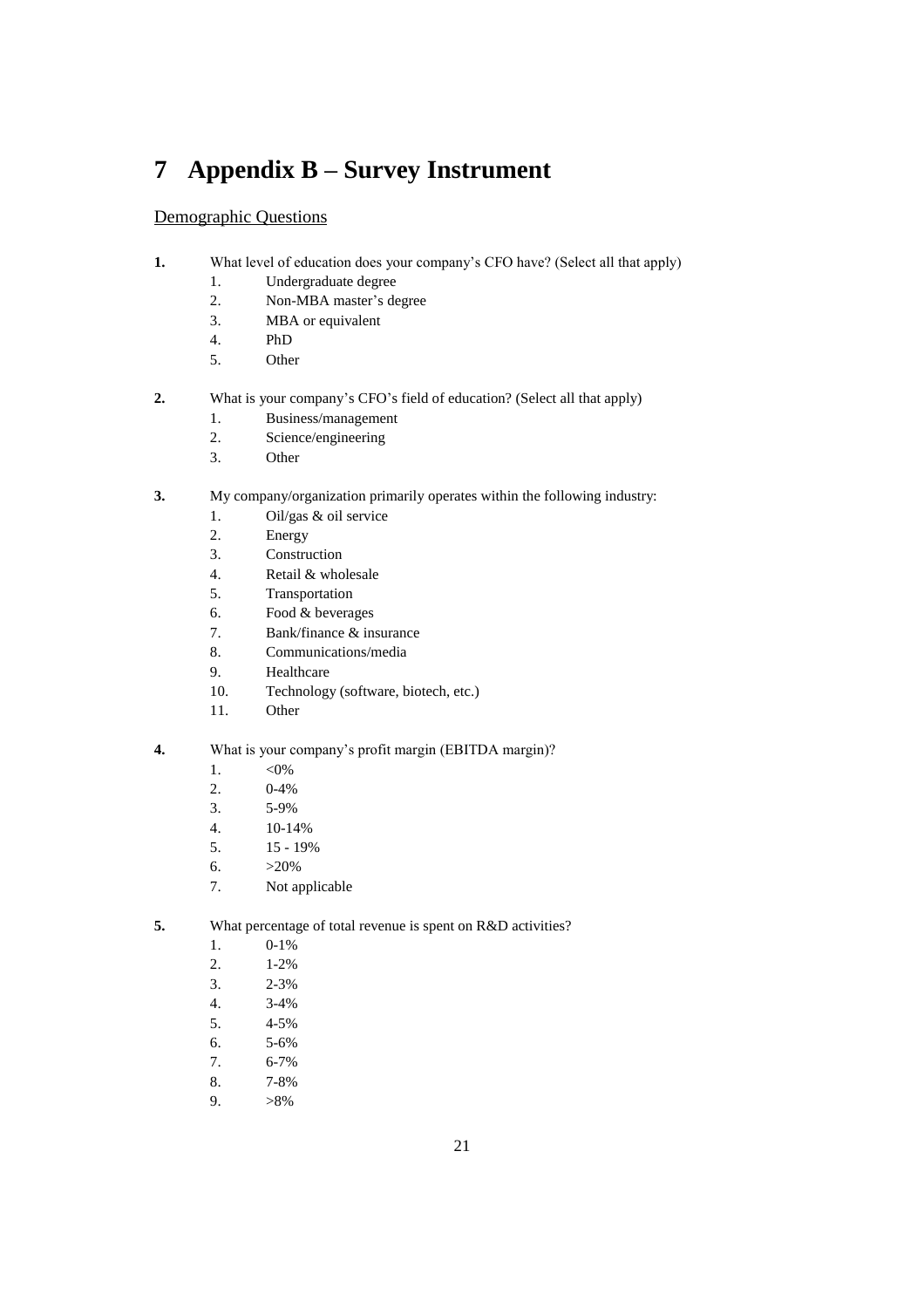#### Main Objective Questions

- **6.** Does your company use real options analysis to evaluate projects/investments?<sup>13</sup>
	- 1. Yes
	- 2. No
- **7.** Which of the following capital budgeting techniques does your company use? (Select all that apply)
	- 1. Net present value (NPV)
	- 2. Internal rate of return (IRR)
	- 3. Hurdle rate
	- 4. Earnings multiple approach
	- 5. Payback period
	- 6. Other

#### Main Questions for Non-Users

- **8.** Are you familiar with the principles and techniques for real options analysis?
	- 1. Yes
	- 2.  $No^{14}$
- **9.** Why does your company not use real options analysis?
	- 1. Lack of top management support
	- 2. Requires too much sophistication
	- 3. Encourages too much risk taking
	- 4. Other

#### Main Questions for Users

- **10.** How does your company use real options analysis?
	- 1. Primary capital budgeting technique
	- 2. One of several techniques
	- 3. To supplement and support results from other methods
	- 4. Other

#### **11.** My company uses real options analysis for the following decisions: (Select all that apply)

- 1. New product introduction
- 2. Research and development
- 3. Mergers or acquisitions
- 4. Foreign investment
- 5. Other

 $13$  Response to this question initiates branching

 $14$  Respondents selecting this answer are directed out of the questionnaire